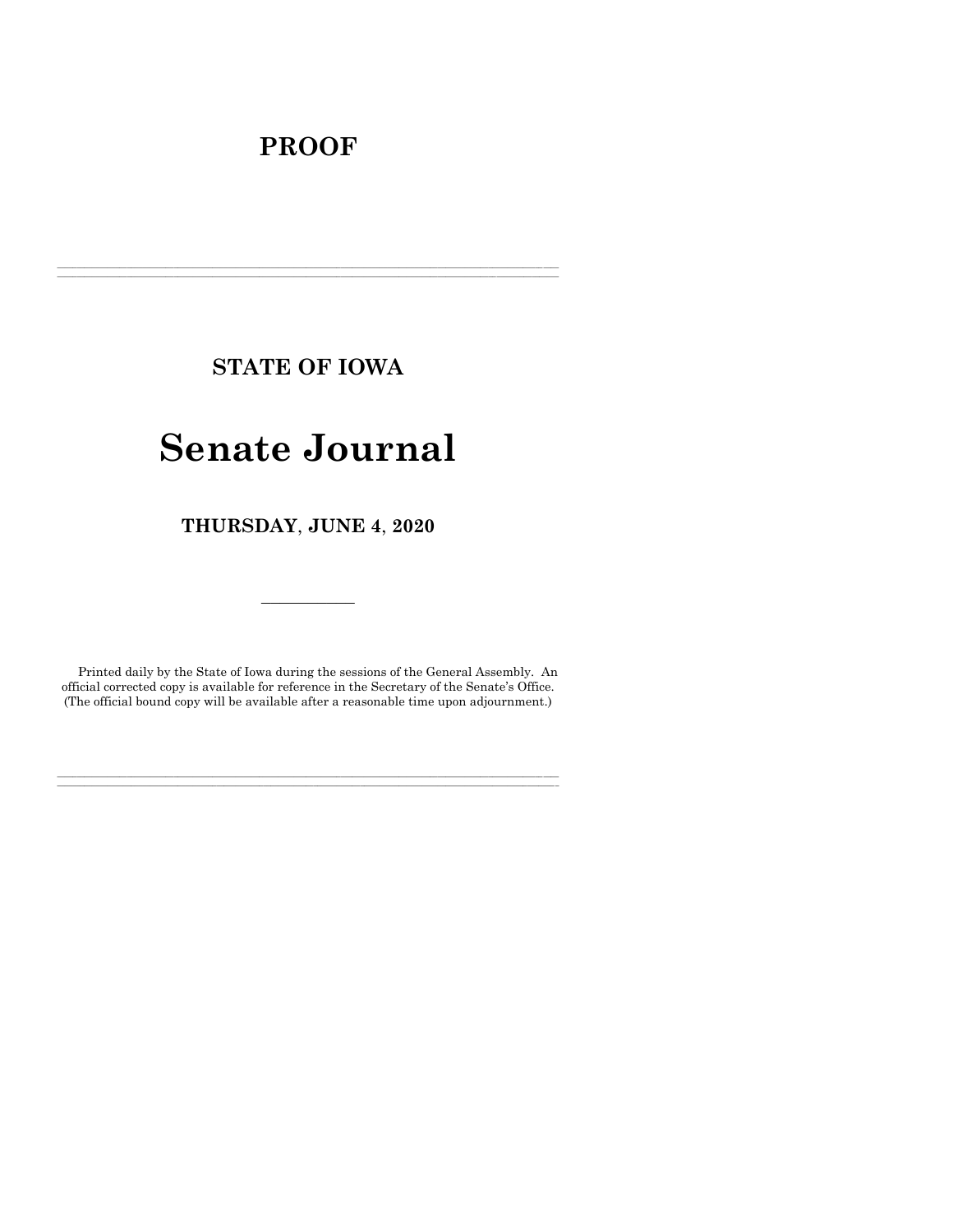## **JOURNAL OF THE SENATE**

 $\overline{\phantom{a}}$ 

ONE HUNDRED FORTY-FOURTH CALENDAR DAY THIRTY-NINTH SESSION DAY

> Senate Chamber Des Moines, Iowa, Thursday, June 4, 2020

The Senate met in regular session at 9:03 a.m., President Schneider presiding.

Prayer was offered by the Honorable Jason Schultz, member of the Senate from Crawford County, Schleswig, Iowa.

## PLEDGE OF ALLEGIANCE

The Pledge of Allegiance was led by Senator Schultz.

The Journal of Wednesday, June 3, 2020, was approved.

## HOUSE MESSAGES RECEIVED AND CONSIDERED

The following messages were received from the Chief Clerk of the House:

MR. PRESIDENT: I am directed to inform your honorable body that the House has on June 3, 2020, **passed** the following bills in which the concurrence of the House was asked:

**[Senate File 2191](https://www.legis.iowa.gov/legislation/BillBook?ga=88&ba=SF2191)**, a bill for an act relating to the payment of required medical aid provided to prisoners.

**[Senate File 2195](https://www.legis.iowa.gov/legislation/BillBook?ga=88&ba=SF2195)**, a bill for an act providing an exception to the Iowa state elevator code for certain multi-story commercial buildings in specified circumstances.

**[Senate File 2296](https://www.legis.iowa.gov/legislation/BillBook?ga=88&ba=SF2296)**, a bill for an act regarding persons who are deemed independent contractors when performing services while operating certain vehicles.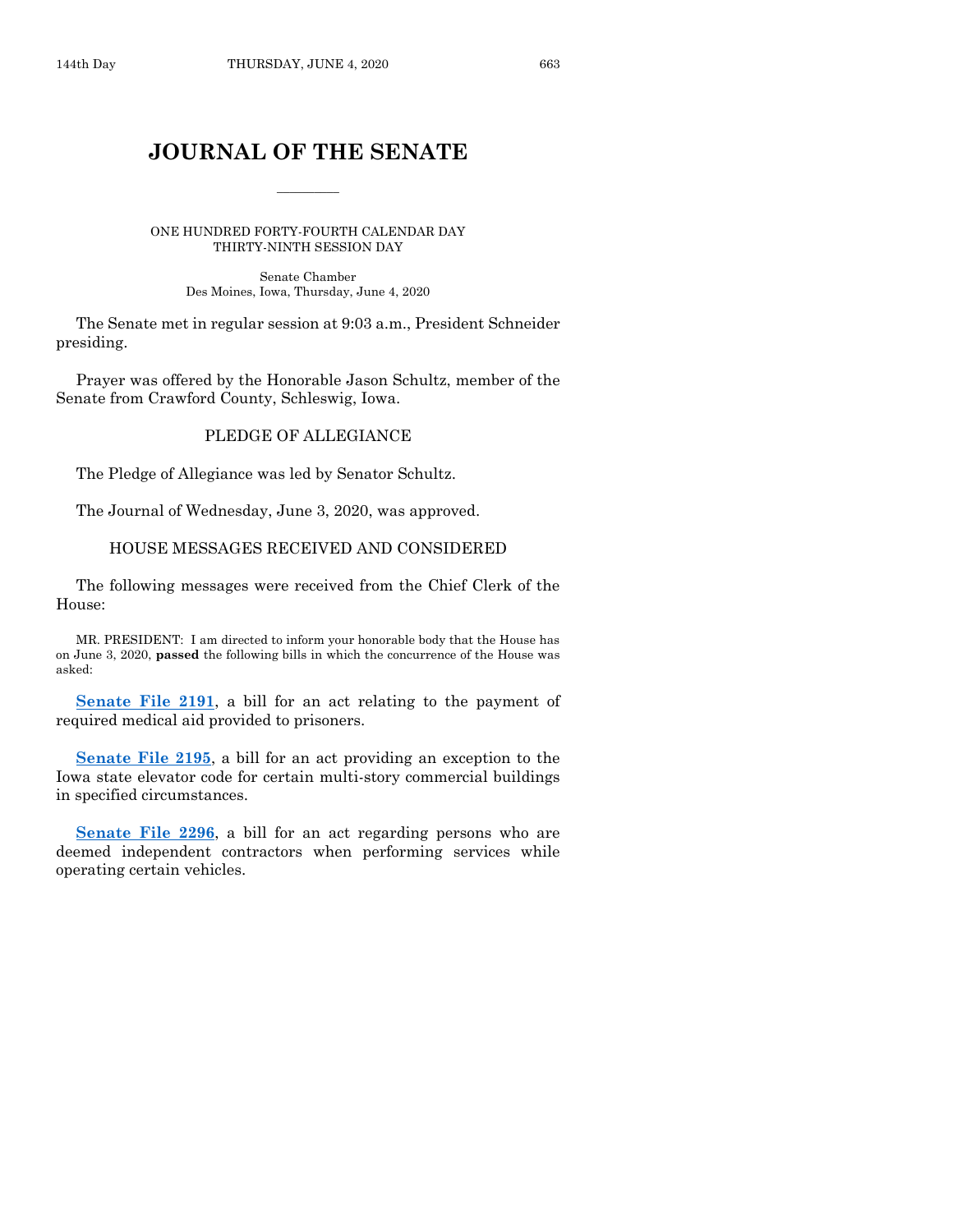**[Senate File 2300](https://www.legis.iowa.gov/legislation/BillBook?ga=88&ba=SF2300)**, a bill for an act relating to the transfer of real estate as part of the administration of a decedent's estate, guardianship, conservatorship, or trust, and including applicability provisions.

**[Senate File 2348](https://www.legis.iowa.gov/legislation/BillBook?ga=88&ba=SF2348)**, a bill for an act relating to the restoration of voting rights to certain convicted persons and including effective date provisions.

**[Senate File 2403](https://www.legis.iowa.gov/legislation/BillBook?ga=88&ba=SF2403)**, a bill for an act relating to the excise taxes on motor fuel and certain special fuel, and including applicability provisions.

ALSO: That the House has on June 3, 2020, **amended and passed** the following bill in which the concurrence of the House was asked:

**[Senate File 388](https://www.legis.iowa.gov/legislation/BillBook?ga=88&ba=SF388)**, a bill for an act relating to the Iowa patriots memorial highway, and including applicability provisions. (S–[5098\)](https://www.legis.iowa.gov/legislation/BillBook?ga=88&ba=S5098)

ALSO: That the House has on June 3, 2020, **concurred** in the Senate amendment **and passed** the following bill in which the concurrence of the House was asked:

**[House File 310](https://www.legis.iowa.gov/legislation/BillBook?ga=88&ba=HF310)**, a bill for an act relating to the practice of optometry.

ALSO: That the House has on June 3, 2020, **passed** the following bill in which the concurrence of the Senate is asked:

**[House File 2620](https://www.legis.iowa.gov/legislation/BillBook?ga=88&ba=HF2620)**, a bill for an act relating to flying our colors special registration plates.

Read first time and referred to committee on **Ways and Means**.

#### RECESS

On motion of Senator Whitver, the Senate recessed at 9:06 a.m. until the completion of a meeting of the committee on Ways and Means.

## RECONVENED

The Senate reconvened at 5:29 p.m., President Schneider presiding.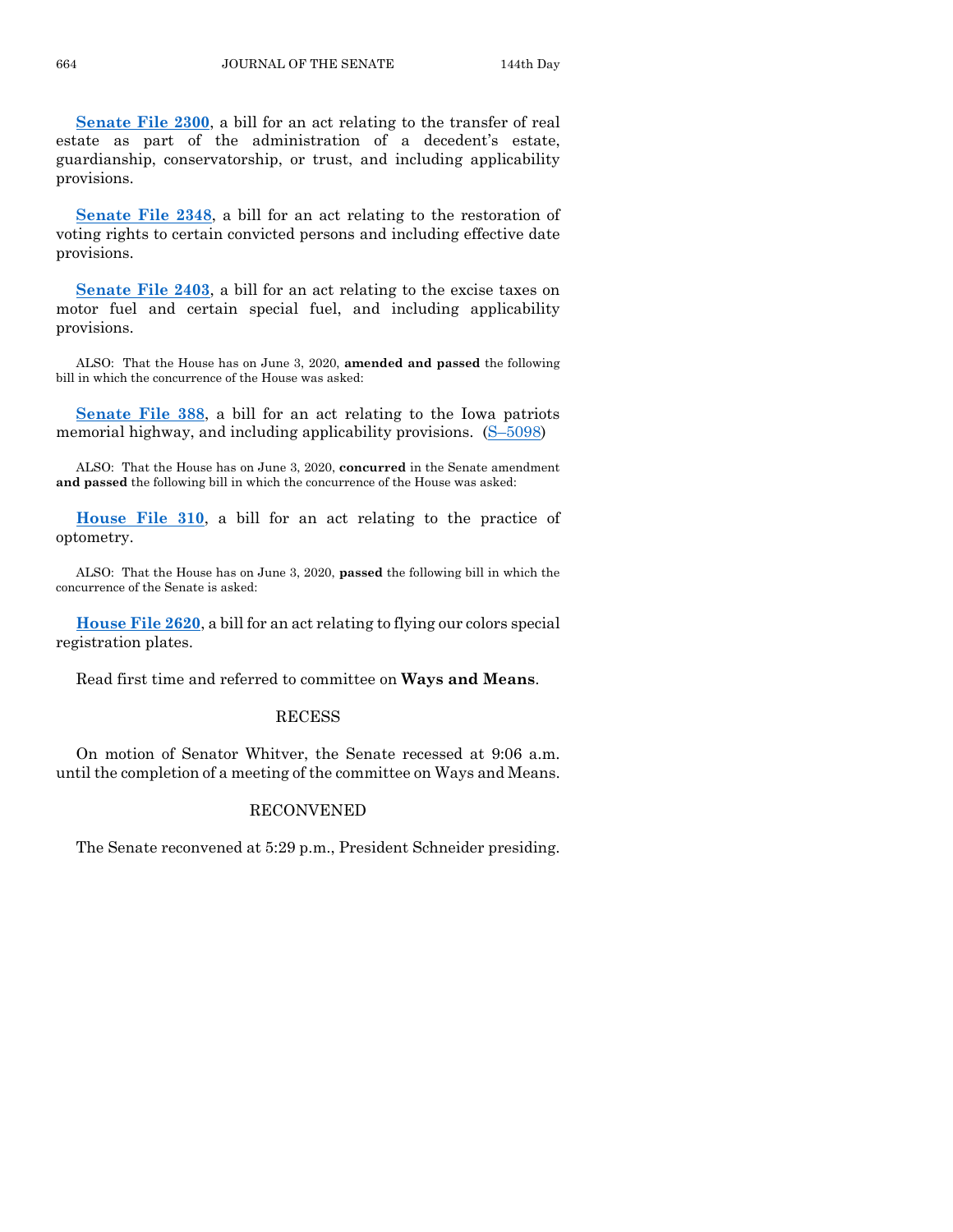## LEAVE OF ABSENCE

#### Leave of absence was granted as follows:

Senator Hogg, until he arrives, on request of Senator Ragan.

## CONSIDERATION OF BILL (Regular Calendar)

Senator Whitver asked and received unanimous consent to take up for consideration [Senate File 2186.](https://www.legis.iowa.gov/legislation/BillBook?ga=88&ba=SF2186)

## **[Senate File 2186](https://www.legis.iowa.gov/legislation/BillBook?ga=88&ba=SF2186)**

On motion of Senator Garrett, **[Senate File 2186](https://www.legis.iowa.gov/legislation/BillBook?ga=88&ba=SF2186)**, a bill for an act relating to the confidentiality of information filed with the court to secure an arrest warrant, was taken up for consideration.

Senator Garrett asked and received unanimous consent that **[House](https://www.legis.iowa.gov/legislation/BillBook?ga=88&ba=HF2474)  [File 2474](https://www.legis.iowa.gov/legislation/BillBook?ga=88&ba=HF2474)** be **substituted** for **[Senate File 2186](https://www.legis.iowa.gov/legislation/BillBook?ga=88&ba=SF2186)**.

## **[House File 2474](https://www.legis.iowa.gov/legislation/BillBook?ga=88&ba=HF2474)**

On motion of Senator Garrett, **[House File 2474](https://www.legis.iowa.gov/legislation/BillBook?ga=88&ba=HF2474)**, a bill for an act relating to the confidentiality of information filed with the court to secure an arrest warrant, was taken up for consideration.

Senator Garrett moved that the bill be read the last time now and placed upon its passage, which motion prevailed by a voice vote, and the bill was read the last time.

On the question "Shall the bill pass?" [\(H.F. 2474\)](https://www.legis.iowa.gov/legislation/BillBook?ga=88&ba=HF2474), the vote was:

Yeas, 49:

| Behn         | Bisignano | Bolkcom   | Boulton   |
|--------------|-----------|-----------|-----------|
| Breitbach    | Brown     | Carlin    | Celsi     |
| Chapman      | Costello  | Cournoyer | Dawson    |
| Dotzler      | Edler     | Feenstra  | Garrett   |
| Giddens      | Greene    | Guth      | Jochum    |
| Johnson      | Kapucian  | Kinney    | Koelker   |
| Kraayenbrink | Lofgren   | Lykam     | Mathis    |
| Miller-Meeks | Nunn      | Petersen  | Quirmbach |
| Ragan        | Rozenboom | Schneider | Schultz   |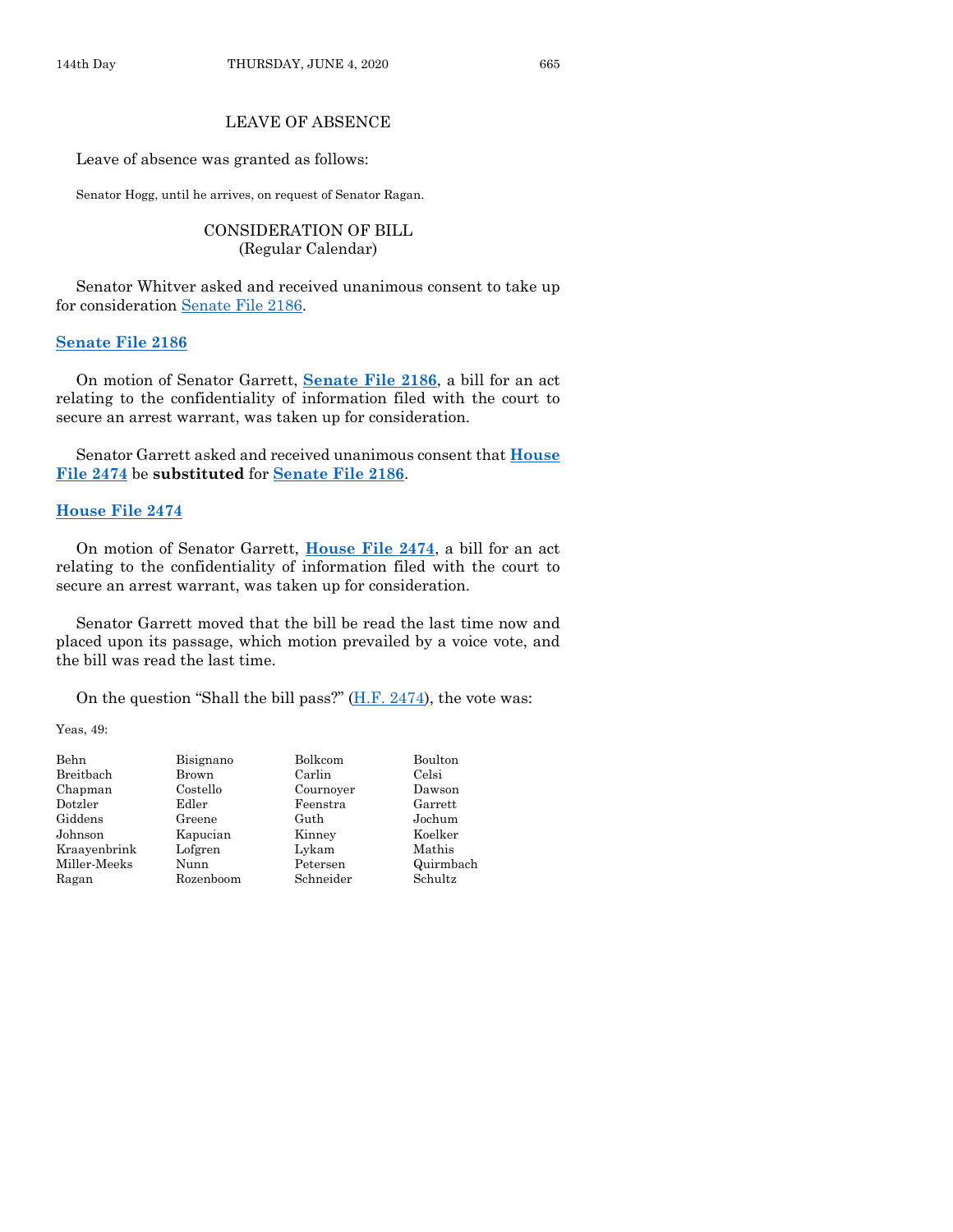| Segebart  | Shipley | Sinclair   | Smith. J.  |
|-----------|---------|------------|------------|
| Smith, R. | Sweeney | Taylor, R. | Taylor, T. |
| Wahls     | Whiting | Whitver    | Zaun       |
| Zumbach   |         |            |            |

Nays, none.

Absent, 1:

Hogg

The bill, having received a constitutional majority, was declared to have passed the Senate and the title was agreed to.

## WITHDRAWN

Senator Garrett asked and received unanimous consent that **[Senate File 2186](https://www.legis.iowa.gov/legislation/BillBook?ga=88&ba=SF2186)** be **withdrawn** from further consideration of the Senate.

## CONSIDERATION OF BILL (Appropriations Calendar)

Senator Whitver asked and received unanimous consent to take up for consideration [Senate File 2398.](https://www.legis.iowa.gov/legislation/BillBook?ga=88&ba=SF2398)

## **[Senate File 2398](https://www.legis.iowa.gov/legislation/BillBook?ga=88&ba=SF2398)**

On motion of Senator Shipley, **[Senate File 2398](https://www.legis.iowa.gov/legislation/BillBook?ga=88&ba=SF2398)**, a bill for an act establishing a rural veterinarian loan repayment program for veterinary students and certain licensed veterinarians and a rural veterinary care trust fund, and making appropriations, was taken up for consideration.

Senator Shipley moved that the bill be read the last time now and placed upon its passage, which motion prevailed by a voice vote, and the bill was read the last time.

On the question "Shall the bill pass?" [\(S.F. 2398\)](https://www.legis.iowa.gov/legislation/BillBook?ga=88&ba=SF2398), the vote was:

Yeas, 49:

Behn Bisignano Bolkcom Boulton Breitbach Brown Carlin Celsi Chapman Costello Cournoyer Dawson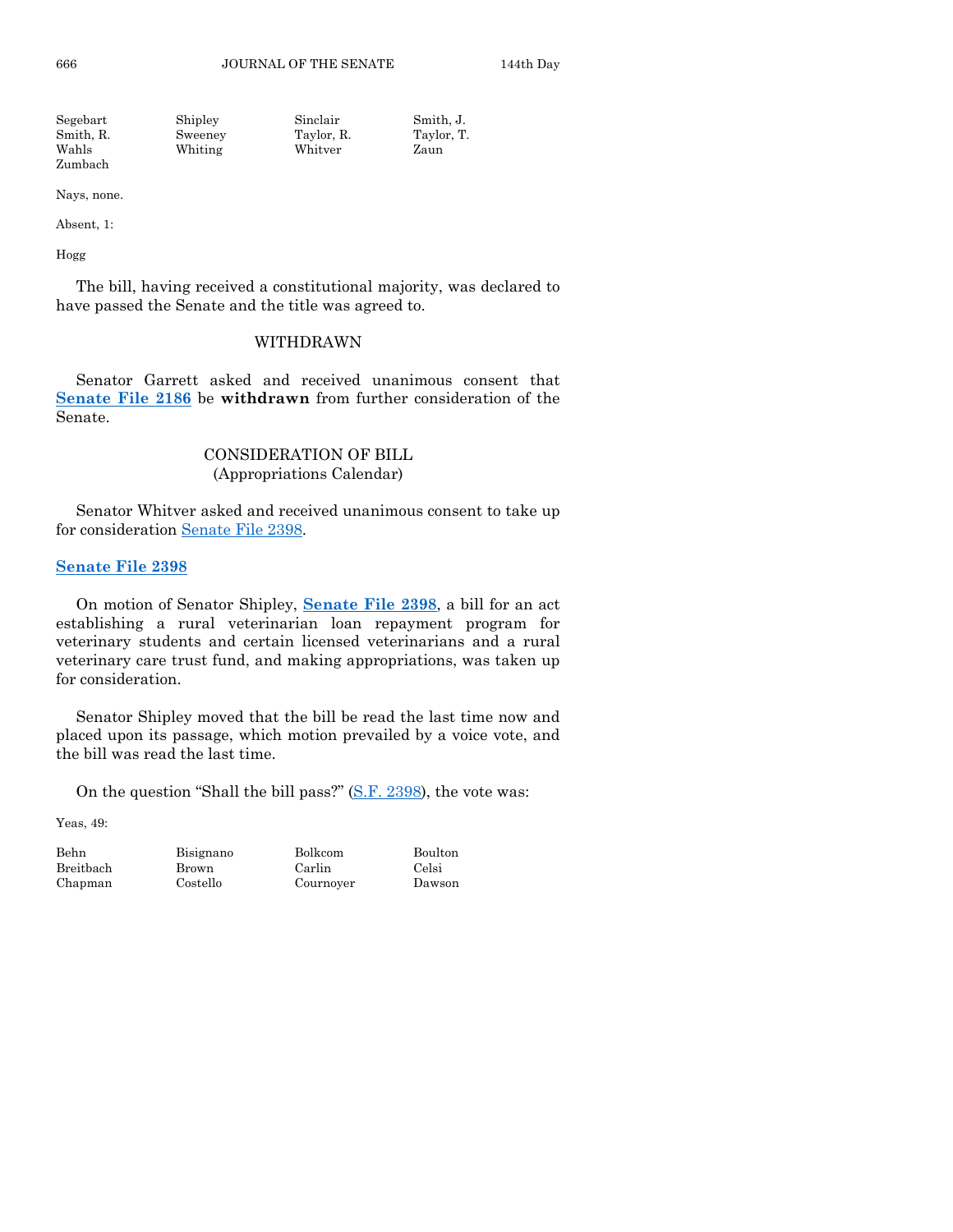| Dotzler      | Edler     | Feenstra   | Garrett    |
|--------------|-----------|------------|------------|
| Giddens      | Greene    | Guth       | Jochum     |
| Johnson      | Kapucian  | Kinney     | Koelker    |
| Kraayenbrink | Lofgren   | Lykam      | Mathis     |
| Miller-Meeks | Nunn      | Petersen   | Quirmbach  |
| Ragan        | Rozenboom | Schneider  | Schultz    |
| Segebart     | Shipley   | Sinclair   | Smith, J.  |
| Smith, R.    | Sweeney   | Taylor, R. | Taylor, T. |
| Wahls        | Whiting   | Whitver    | Zaun       |
| Zumbach      |           |            |            |

Nays, none.

Absent, 1:

Hogg

The bill, having received a constitutional majority, was declared to have passed the Senate and the title was agreed to.

## CONSIDERATION OF BILL (Regular Calendar)

Senator Whitver asked and received unanimous consent to take up for consideration [Senate File 2345.](https://www.legis.iowa.gov/legislation/BillBook?ga=88&ba=SF2345)

#### **[Senate File 2345](https://www.legis.iowa.gov/legislation/BillBook?ga=88&ba=SF2345)**

On motion of Senator Costello, **[Senate File 2345](https://www.legis.iowa.gov/legislation/BillBook?ga=88&ba=SF2345)**, a bill for an act relating to the Medicaid home and community-based services elderly waiver monthly budget maximum, was taken up for consideration.

Senator Costello asked and received unanimous consent that **[House File 2269](https://www.legis.iowa.gov/legislation/BillBook?ga=88&ba=HF2269)** be **substituted** for **[Senate File 2345.](https://www.legis.iowa.gov/legislation/BillBook?ga=88&ba=SF2345)** 

## **[House File 2269](https://www.legis.iowa.gov/legislation/BillBook?ga=88&ba=HF2269)**

On motion of Senator Costello, **[House File 2269](https://www.legis.iowa.gov/legislation/BillBook?ga=88&ba=HF2269)**, a bill for an act relating to the Medicaid home and community-based services elderly waiver monthly budget maximum, was taken up for consideration.

Senator Costello moved that the bill be read the last time now and placed upon its passage, which motion prevailed by a voice vote, and the bill was read the last time.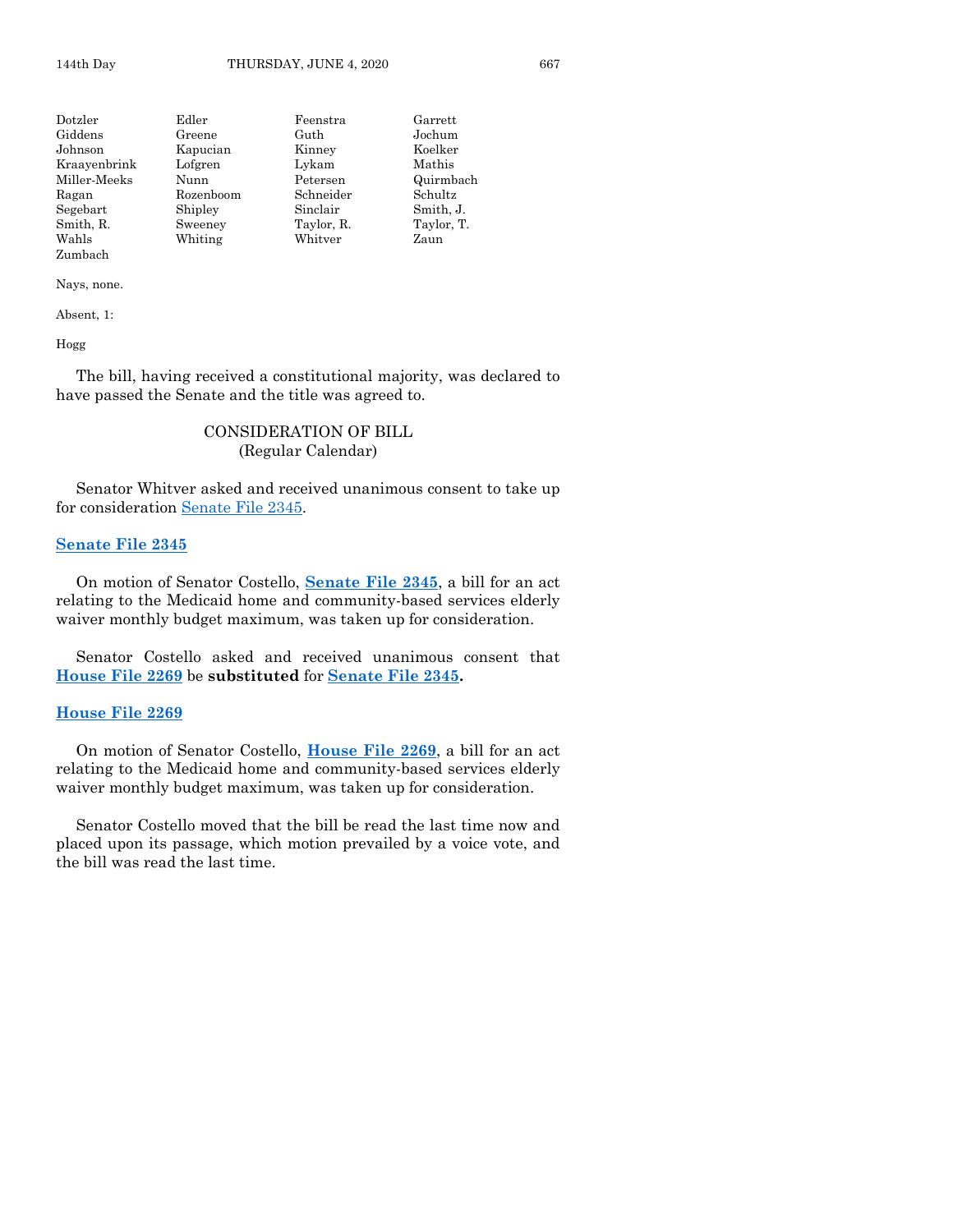## On the question "Shall the bill pass?" [\(H.F. 2269\)](https://www.legis.iowa.gov/legislation/BillBook?ga=88&ba=HF2269), the vote was:

Yeas, 49:

| Behn         | Bisignano | Bolkcom    | Boulton    |
|--------------|-----------|------------|------------|
|              |           |            |            |
| Breitbach    | Brown     | Carlin     | Celsi      |
| Chapman      | Costello  | Cournoyer  | Dawson     |
| Dotzler      | Edler     | Feenstra   | Garrett    |
| Giddens      | Greene    | Guth       | Jochum     |
| Johnson      | Kapucian  | Kinney     | Koelker    |
| Kraayenbrink | Lofgren   | Lykam      | Mathis     |
| Miller-Meeks | Nunn      | Petersen   | Quirmbach  |
| Ragan        | Rozenboom | Schneider  | Schultz    |
| Segebart     | Shipley   | Sinclair   | Smith, J.  |
| Smith, R.    | Sweeney   | Taylor, R. | Taylor, T. |
| Wahls        | Whiting   | Whitver    | Zaun       |
| Zumbach      |           |            |            |

Nays, none.

Absent, 1:

#### Hogg

The bill, having received a constitutional majority, was declared to have passed the Senate and the title was agreed to.

## WITHDRAWN

Senator Costello asked and received unanimous consent that **[Senate File 2345](https://www.legis.iowa.gov/legislation/BillBook?ga=88&ba=SF2345)** be **withdrawn** from further consideration of the Senate.

## IMMEDIATELY MESSAGED

Senator Whitver asked and received unanimous consent that **[Senate File 2398](https://www.legis.iowa.gov/legislation/BillBook?ga=88&ba=SF2398)** and **House Files 2269** and **2474** be **immediately messaged** to the House.

## CONSIDERATION OF BILLS (Appropriations Calendar)

Senator Whitver asked and received unanimous consent to take up for consideration Senate Files 2405 and 2406.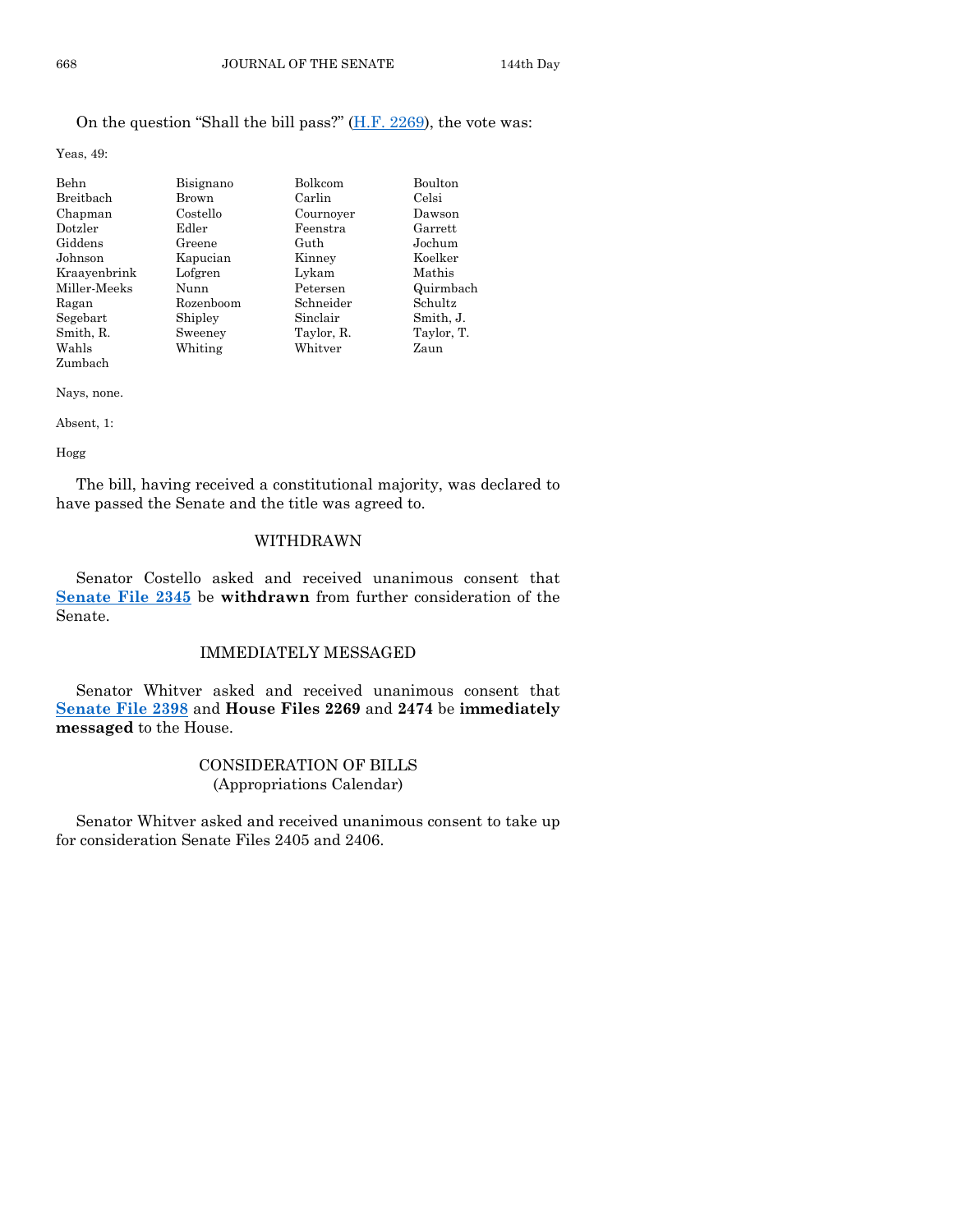## **[Senate File 2405](https://www.legis.iowa.gov/legislation/BillBook?ga=88&ba=SF2405)**

On motion of Senator Miller-Meeks, **[Senate File 2405](https://www.legis.iowa.gov/legislation/BillBook?ga=88&ba=SF2405)**, a bill for an act relating to the investment and use of funds in the veterans trust fund, was taken up for consideration.

Senator Miller-Meeks moved that the bill be read the last time now and placed upon its passage, which motion prevailed by a voice vote, and the bill was read the last time.

On the question "Shall the bill pass?" [\(S.F. 2405\)](https://www.legis.iowa.gov/legislation/BillBook?ga=88&ba=SF2405), the vote was:

Yeas, 49:

| Behn         | Bisignano | <b>Bolkcom</b> | <b>Boulton</b> |
|--------------|-----------|----------------|----------------|
| Breitbach    | Brown     | Carlin         | Celsi          |
| Chapman      | Costello  | Cournover      | Dawson         |
| Dotzler      | Edler     | Feenstra       | Garrett        |
| Giddens      | Greene    | Guth           | Jochum         |
| Johnson      | Kapucian  | Kinney         | Koelker        |
| Kraayenbrink | Lofgren   | Lykam          | Mathis         |
| Miller-Meeks | Nunn      | Petersen       | Quirmbach      |
| Ragan        | Rozenboom | Schneider      | Schultz        |
| Segebart     | Shipley   | Sinclair       | Smith, J.      |
| Smith, R.    | Sweeney   | Taylor, R.     | Taylor, T.     |
| Wahls        | Whiting   | Whitver        | Zaun           |
| Zumbach      |           |                |                |

Nays, none.

Absent, 1:

Hogg

The bill, having received a constitutional majority, was declared to have passed the Senate and the title was agreed to.

## **[Senate File 2406](https://www.legis.iowa.gov/legislation/BillBook?ga=88&ba=SF2406)**

On motion of Senator Koelker, **[Senate File 2406](https://www.legis.iowa.gov/legislation/BillBook?ga=88&ba=SF2406)**, a bill for an act relating to the establishment of a disaster recovery homeowner assistance program and fund administered by the Iowa finance authority, transfers of moneys to certain funds, and including effective date provisions, was taken up for consideration.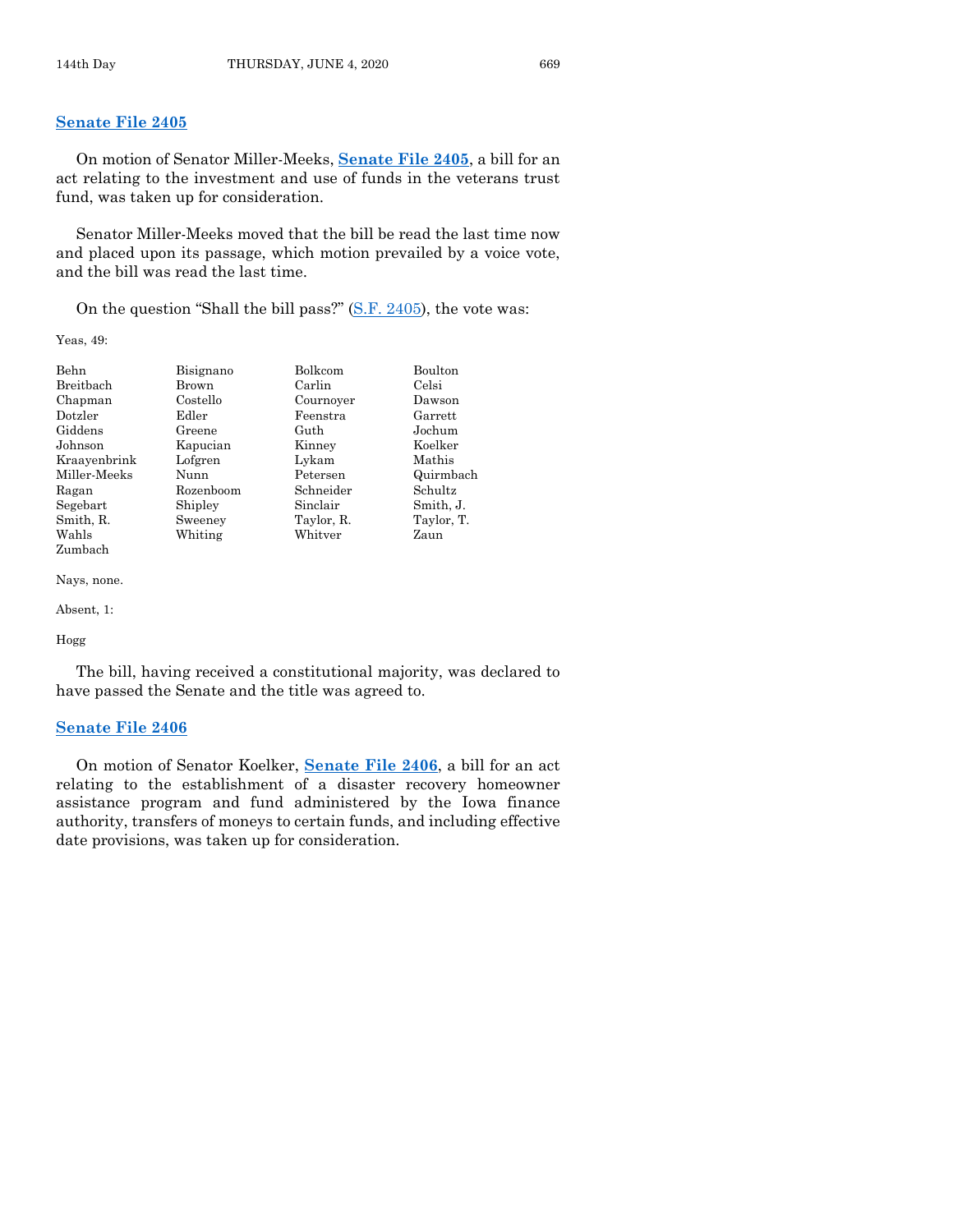Senator Koelker moved that the bill be read the last time now and placed upon its passage, which motion prevailed by a voice vote, and the bill was read the last time.

On the question "Shall the bill pass?" [\(S.F. 2406\)](https://www.legis.iowa.gov/legislation/BillBook?ga=88&ba=SF2406), the vote was:

Yeas, 49:

| Behn         | Bisignano | Bolkcom    | Boulton    |
|--------------|-----------|------------|------------|
| Breitbach    | Brown     | Carlin     | Celsi      |
| Chapman      | Costello  | Cournoyer  | Dawson     |
| Dotzler      | Edler     | Feenstra   | Garrett    |
| Giddens      | Greene    | Guth       | Jochum     |
| Johnson      | Kapucian  | Kinney     | Koelker    |
| Kraayenbrink | Lofgren   | Lykam      | Mathis     |
| Miller-Meeks | Nunn      | Petersen   | Quirmbach  |
| Ragan        | Rozenboom | Schneider  | Schultz    |
| Segebart     | Shipley   | Sinclair   | Smith, J.  |
| Smith, R.    | Sweeney   | Taylor, R. | Taylor, T. |
| Wahls        | Whiting   | Whitver    | Zaun       |
| Zumbach      |           |            |            |

Nays, none.

Absent, 1:

Hogg

The bill, having received a constitutional majority, was declared to have passed the Senate and the title was agreed to.

## CONSIDERATION OF BILLS (Regular Calendar)

Senator Whitver asked and received unanimous consent to take up for consideration Senate Files 2182 and 2364.

## **[Senate File 2182](https://www.legis.iowa.gov/legislation/BillBook?ga=88&ba=SF2182)**

On motion of Senator Dawson, **[Senate File 2182](https://www.legis.iowa.gov/legislation/BillBook?ga=88&ba=SF2182)**, a bill for an act relating to the state public defender pilot project and legal representation in child welfare cases, was taken up for consideration.

Senator Dawson moved that the bill be read the last time now and placed upon its passage, which motion prevailed by a voice vote, and the bill was read the last time.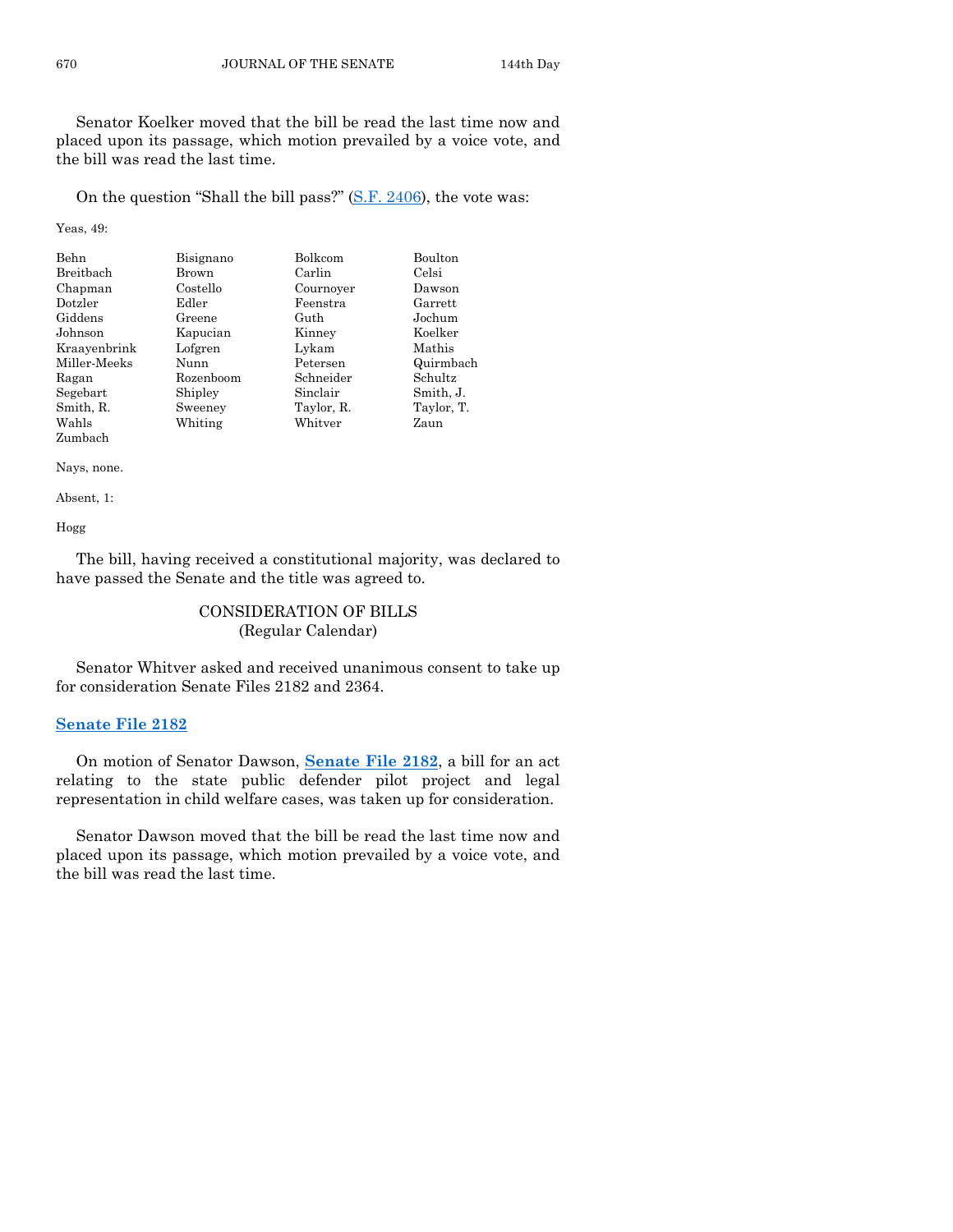## On the question "Shall the bill pass?" [\(S.F. 2182\)](https://www.legis.iowa.gov/legislation/BillBook?ga=88&ba=SF2182), the vote was:

Yeas, 49:

| Behn         | Bisignano | <b>Bolkcom</b> | <b>Boulton</b> |
|--------------|-----------|----------------|----------------|
|              |           |                |                |
| Breithach    | Brown     | Carlin         | Celsi          |
| Chapman      | Costello  | Cournoyer      | Dawson         |
| Dotzler      | Edler     | Feenstra       | Garrett        |
| Giddens      | Greene    | Guth           | Jochum         |
| Johnson      | Kapucian  | Kinney         | Koelker        |
| Kraayenbrink | Lofgren   | Lykam          | Mathis         |
| Miller-Meeks | Nunn      | Petersen       | Quirmbach      |
| Ragan        | Rozenboom | Schneider      | Schultz        |
| Segebart     | Shipley   | Sinclair       | Smith, J.      |
| Smith, R.    | Sweeney   | Taylor, R.     | Taylor, T.     |
| Wahls        | Whiting   | Whitver        | Zaun           |
| Zumbach      |           |                |                |

Nays, none.

#### Absent, 1:

#### Hogg

The bill, having received a constitutional majority, was declared to have passed the Senate and the title was agreed to.

## **[Senate File 2364](https://www.legis.iowa.gov/legislation/BillBook?ga=88&ba=SF2364)**

On motion of Senator R. Smith, **[Senate File 2364](https://www.legis.iowa.gov/legislation/BillBook?ga=88&ba=SF2364)**, a bill for an act relating to a construction manager-at-risk commercial construction alternative delivery method and prohibiting certain other alternative delivery methods in the public sector, was taken up for consideration.

Senator R. Smith offered amendment S–[5089,](https://www.legis.iowa.gov/legislation/BillBook?ga=88&ba=S5089) filed by him on June 3, 2020, striking and replacing everything after the enacting clause and amending the title page of the bill.

Senator T. Taylor offered amendment S–[5095,](https://www.legis.iowa.gov/legislation/BillBook?ga=88&ba=S5095) filed by him on June 3, 2020, to pages 1–10 and amending the title provisions of amendment S–[5089,](https://www.legis.iowa.gov/legislation/BillBook?ga=88&ba=S5089) and moved its adoption.

A record roll call was requested.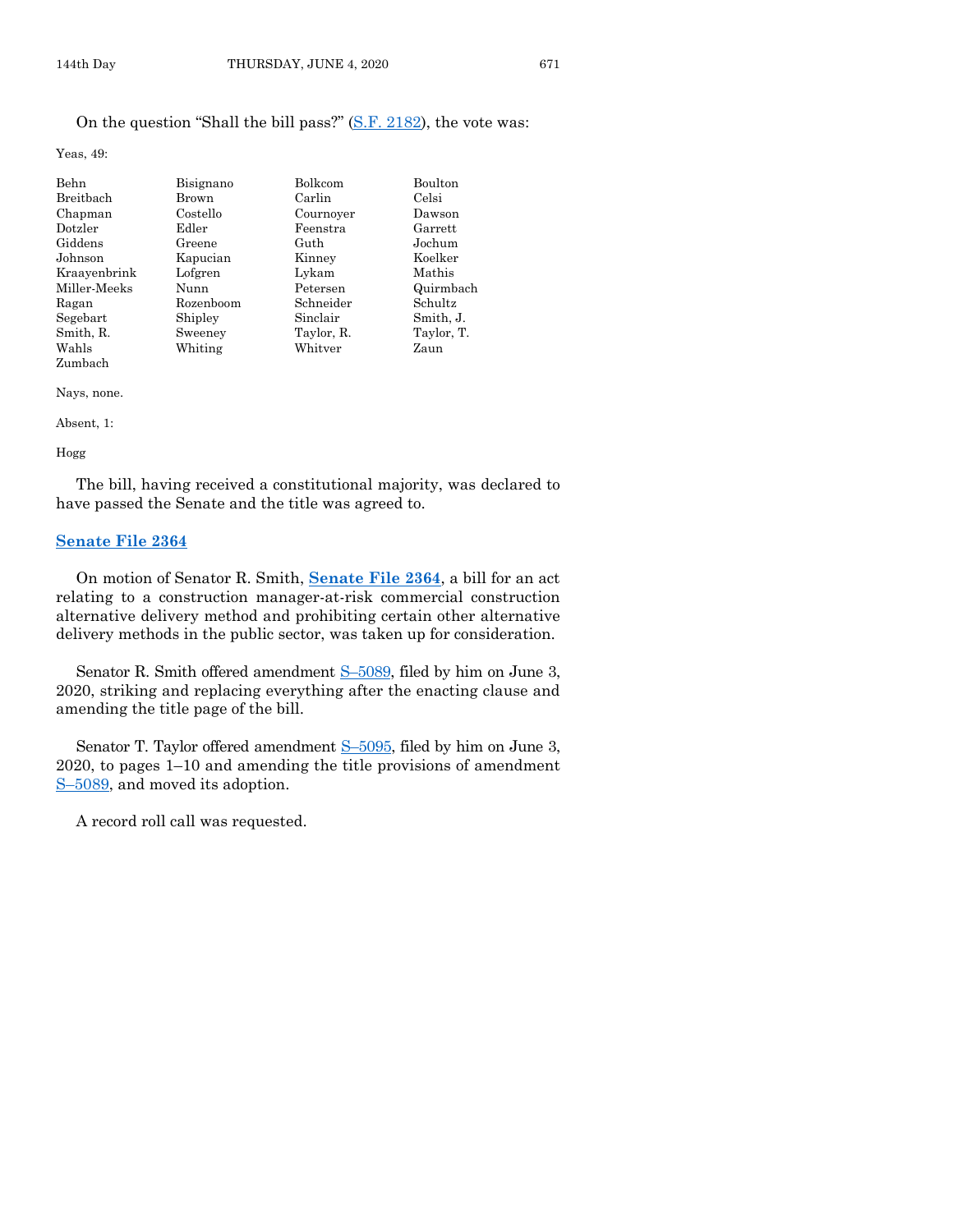On the question "Shall amendment S–[5095](https://www.legis.iowa.gov/legislation/BillBook?ga=88&ba=S5095) to amendment S–[5089](https://www.legis.iowa.gov/legislation/BillBook?ga=88&ba=S5089) be adopted?"  $(S.F. 2364)$ , the vote was:

Yeas, 16:

| <b>Bolkcom</b> | Boulton    | Celsi        | Costello  |
|----------------|------------|--------------|-----------|
| Dotzler        | Giddens    | Jochum       | Kinney    |
| Lykam          | Mathis     | Petersen     | Ragan     |
| Smith, J.      | Taylor, R. | Taylor, T.   | Wahls     |
| Nays, 33:      |            |              |           |
| Behn           | Bisignano  | Breitbach    | Brown     |
| Carlin         | Chapman    | Cournoyer    | Dawson    |
| Edler          | Feenstra   | Garrett      | Greene    |
| Guth           | Johnson    | Kapucian     | Koelker   |
| Kraayenbrink   | Lofgren    | Miller Meeks | Nunn      |
| Quirmbach      | Rozenboom  | Schneider    | Schultz   |
| Segebart       | Shipley    | Sinclair     | Smith, R. |
| Sweeney        | Whiting    | Whitver      | Zaun      |
| Zumbach        |            |              |           |

Absent, 1:

Hogg

Amendment S-[5095](https://www.legis.iowa.gov/legislation/BillBook?ga=88&ba=S5095) to amendment S-[5089](https://www.legis.iowa.gov/legislation/BillBook?ga=88&ba=S5089) lost.

Senator Wahls offered amendment S–[5092,](https://www.legis.iowa.gov/legislation/BillBook?ga=88&ba=S5092) filed by Senator Wahls, et al., on June 3, 2020, to pages  $1-2$ , 9, and 10 of amendment  $S-5089$  $S-5089$ and moved its adoption.

A record roll call was requested.

On the question "Shall amendment S–[5092](https://www.legis.iowa.gov/legislation/BillBook?ga=88&ba=S5092) to amendment S–[5089](https://www.legis.iowa.gov/legislation/BillBook?ga=88&ba=S5089) be adopted?"  $(S.F. 2364)$ , the vote was:

Yeas, 16:

| Bisignano | Bolkcom    | Boulton    | Celsi  |
|-----------|------------|------------|--------|
| Dotzler   | Giddens    | Jochum     | Kinney |
| Lykam     | Mathis     | Petersen   | Ragan  |
| Smith, J. | Taylor, R. | Taylor, T. | Wahls  |
| Nays, 33: |            |            |        |
| Behn      | Breitbach  | Brown      | Carlin |
| Chapman   | Costello   | Cournoyer  | Dawson |
| Edler     | Feenstra   | Garrett    | Greene |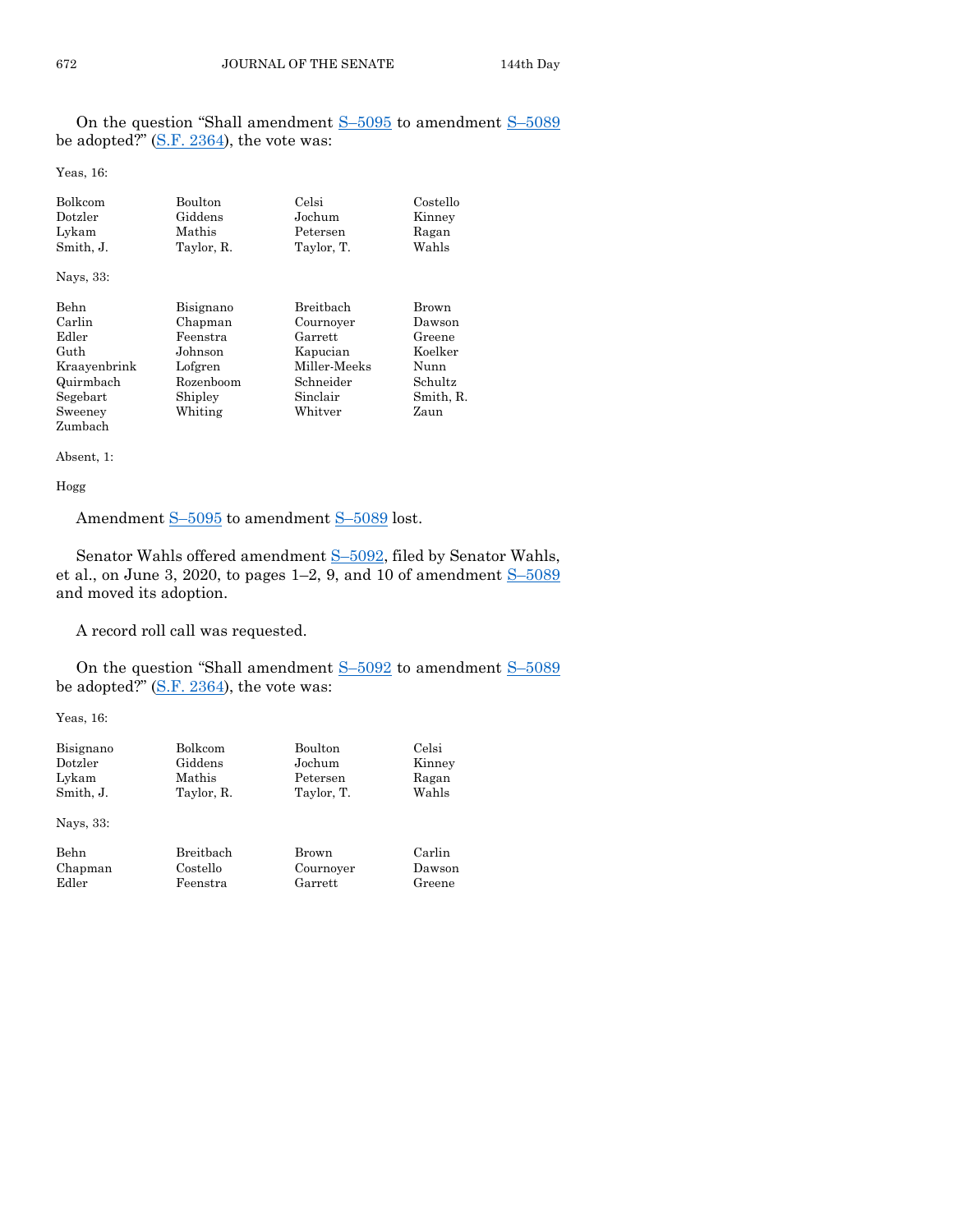| Guth         | Johnson   | Kapucian     | Koelker   |
|--------------|-----------|--------------|-----------|
| Kraayenbrink | Lofgren   | Miller-Meeks | Nunn      |
| Quirmbach    | Rozenboom | Schneider    | Schultz   |
| Segebart     | Shipley   | Sinclair     | Smith, R. |
| Sweeney      | Whiting   | Whitver      | Zaun      |
| Zumbach      |           |              |           |

Absent, 1:

Hogg

Amendment S-[5092](https://www.legis.iowa.gov/legislation/BillBook?ga=88&ba=S5092) to amendment S-[5089](https://www.legis.iowa.gov/legislation/BillBook?ga=88&ba=S5089) lost.

Senator T. Taylor withdrew amendment S–[5094,](https://www.legis.iowa.gov/legislation/BillBook?ga=88&ba=S5094) filed by him on June 3, 2020, to pages 1, 2, 9, and 10 of amendment S–[5089.](https://www.legis.iowa.gov/legislation/BillBook?ga=88&ba=S5089)

## LEAVE OF ABSENCE

Leave of absence was granted as follows:

Senator Kinney, until he returns, on request of Senator Petersen.

Senator T. Taylor offered amendment S–[5102,](https://www.legis.iowa.gov/legislation/BillBook?ga=88&ba=S5102) filed by him from the floor to pages 1, 4–5, and 8–10 of amendment  $S$ –[5089,](https://www.legis.iowa.gov/legislation/BillBook?ga=88&ba=S5089) and moved its adoption.

A record roll call was requested.

On the question "Shall amendment S–[5102](https://www.legis.iowa.gov/legislation/BillBook?ga=88&ba=S5102) to amendment S–[5089](https://www.legis.iowa.gov/legislation/BillBook?ga=88&ba=S5089) be adopted?"  $(S.F. 2364)$ , the vote was:

Yeas, 16:

| Bisignano | Bolkcom    | Boulton    | Celsi |
|-----------|------------|------------|-------|
| Dotzler   | Giddens    | Jochum     | Lykam |
| Mathis    | Petersen   | Quirmbach  | Ragan |
| Smith. J. | Taylor, R. | Taylor, T. | Wahls |
|           |            |            |       |
| Navs. 32: |            |            |       |

| Behn   |  |  |
|--------|--|--|
| $\sim$ |  |  |

| Behn         | Breitbach | Brown        | Carlin  |
|--------------|-----------|--------------|---------|
| Chapman      | Costello  | Cournoyer    | Dawson  |
| Edler        | Feenstra  | Garrett      | Greene  |
| Guth         | Johnson   | Kapucian     | Koelker |
| Kraayenbrink | Lofgren   | Miller Meeks | Nunn    |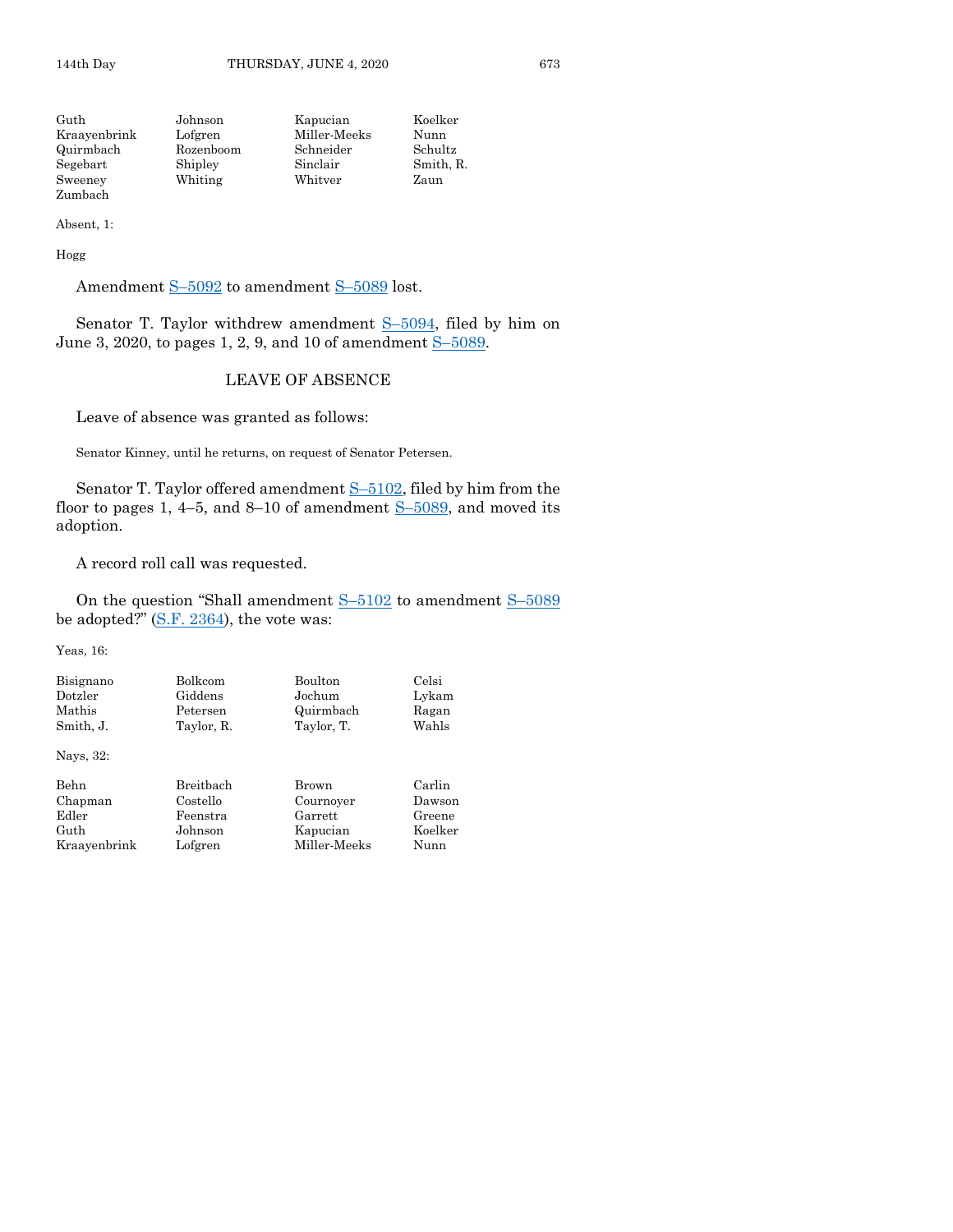| Rozenboom | Schneider | Schultz   | Segebart |
|-----------|-----------|-----------|----------|
| Shipley   | Sinclair  | Smith, R. | Sweeney  |
| Whiting   | Whitver   | Zaun      | Zumbach  |

Absent, 2:

#### Hogg Kinney

Amendment S-[5102](https://www.legis.iowa.gov/legislation/BillBook?ga=88&ba=S5102) to amendment S-[5089](https://www.legis.iowa.gov/legislation/BillBook?ga=88&ba=S5089) lost.

With the failure of amendment  $S-5102$  $S-5102$  to amendment  $S-5089$ , the Chair ruled amendment S–[5093,](https://www.legis.iowa.gov/legislation/BillBook?ga=88&ba=S5093) filed by Senator T. Taylor on June 3, 2020, to pages  $4-5$ , and  $8$  of amendment  $S-5089$ , out of order.

Senator R. Smith moved the adoption of amendment S–[5089.](https://www.legis.iowa.gov/legislation/BillBook?ga=88&ba=S5089)

Amendment S-[5089](https://www.legis.iowa.gov/legislation/BillBook?ga=88&ba=S5089) was adopted by a voice vote.

Senator R. Smith moved that the bill be read the last time now and placed upon its passage, which motion prevailed by a voice vote, and the bill was read the last time.

On the question "Shall the bill pass?" [\(S.F. 2364\)](https://www.legis.iowa.gov/legislation/BillBook?ga=88&ba=SF2364), the vote was:

Yeas, 29:

| Behn      | Breitbach      | Brown          | Chapman      |
|-----------|----------------|----------------|--------------|
| Costello  | Cournover      | Dawson         | Edler        |
| Feenstra  | Garrett        | Greene         | Guth         |
| Koelker   | Kraavenbrink   | Lofgren        | Miller-Meeks |
| Nunn      | Rozenboom      | Schneider      | Schultz      |
| Segebart  | Shipley        | Sinclair       | Smith, R.    |
| Sweeney   | Whiting        | Whitver        | Zaun         |
| Zumbach   |                |                |              |
| Nays, 20: |                |                |              |
| Bisignano | <b>Bolkcom</b> | <b>Boulton</b> | Carlin       |
| Celsi     | Dotzler        | Giddens        | Jochum       |
| Johnson   | Kapucian       | Kinney         | Lykam        |
| Mathis    | Petersen       | Quirmbach      | Ragan        |
| Smith, J. | Taylor, R.     | Taylor, T.     | Wahls        |
|           |                |                |              |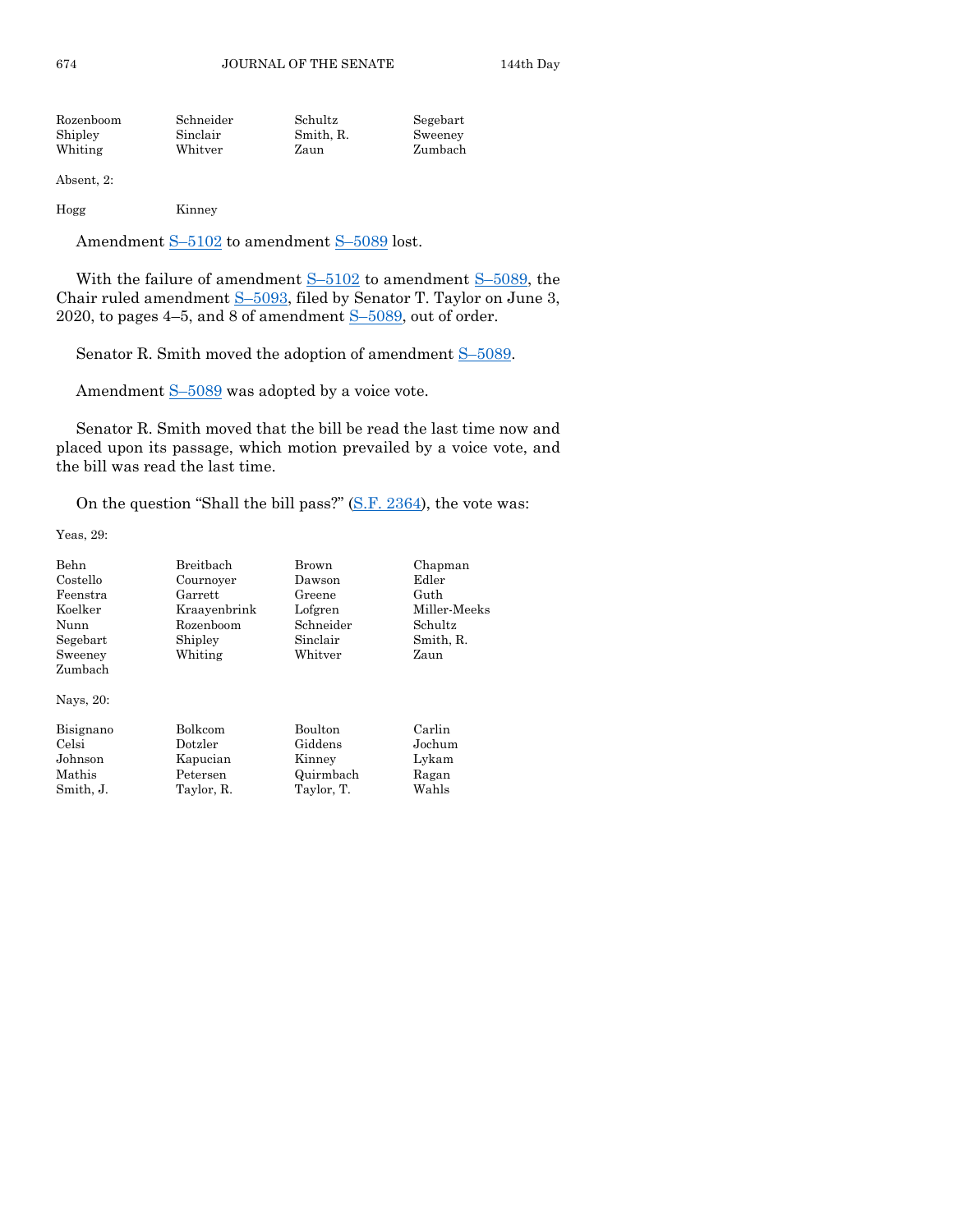Absent, 1:

Hogg

The bill, having received a constitutional majority, was declared to have passed the Senate and the title, as amended, was agreed to.

## IMMEDIATELY MESSAGED

Senator Whitver asked and received unanimous consent that **Senate Files 2182**, **2364**, **2405**, and **2406** be **immediately messaged** to the House.

The Senate stood at ease at 6:39 p.m. until the fall of the gavel for the purpose of a Democratic party caucus.

The Senate resumed session at 7:25 p.m., President Schneider presiding.

## CONSIDERATION OF BILL (Ways and Means Calendar)

Senator Whitver asked and received unanimous consent to take up for consideration [Senate File 2410.](https://www.legis.iowa.gov/legislation/BillBook?ga=88&ba=SF2410)

## **[Senate File 2410](https://www.legis.iowa.gov/legislation/BillBook?ga=88&ba=SF2410)**

On motion of Senator Chapman, **[Senate File 2410](https://www.legis.iowa.gov/legislation/BillBook?ga=88&ba=SF2410)**, a bill for an act relating to the use of revenues from the secure an advanced vision for education fund for certain athletic facility infrastructure projects and including effective date and retroactive applicability provisions, was taken up for consideration.

Senator Chapman offered amendment S–[5104,](https://www.legis.iowa.gov/legislation/BillBook?ga=88&ba=S5104) filed by him from the floor to page 2 of the bill, and moved its adoption.

Amendment S–[5104](https://www.legis.iowa.gov/legislation/BillBook?ga=88&ba=S5104) was adopted by a voice vote.

Senator Chapman moved that the bill be read the last time now and placed upon its passage, which motion prevailed by a voice vote, and the bill was read the last time.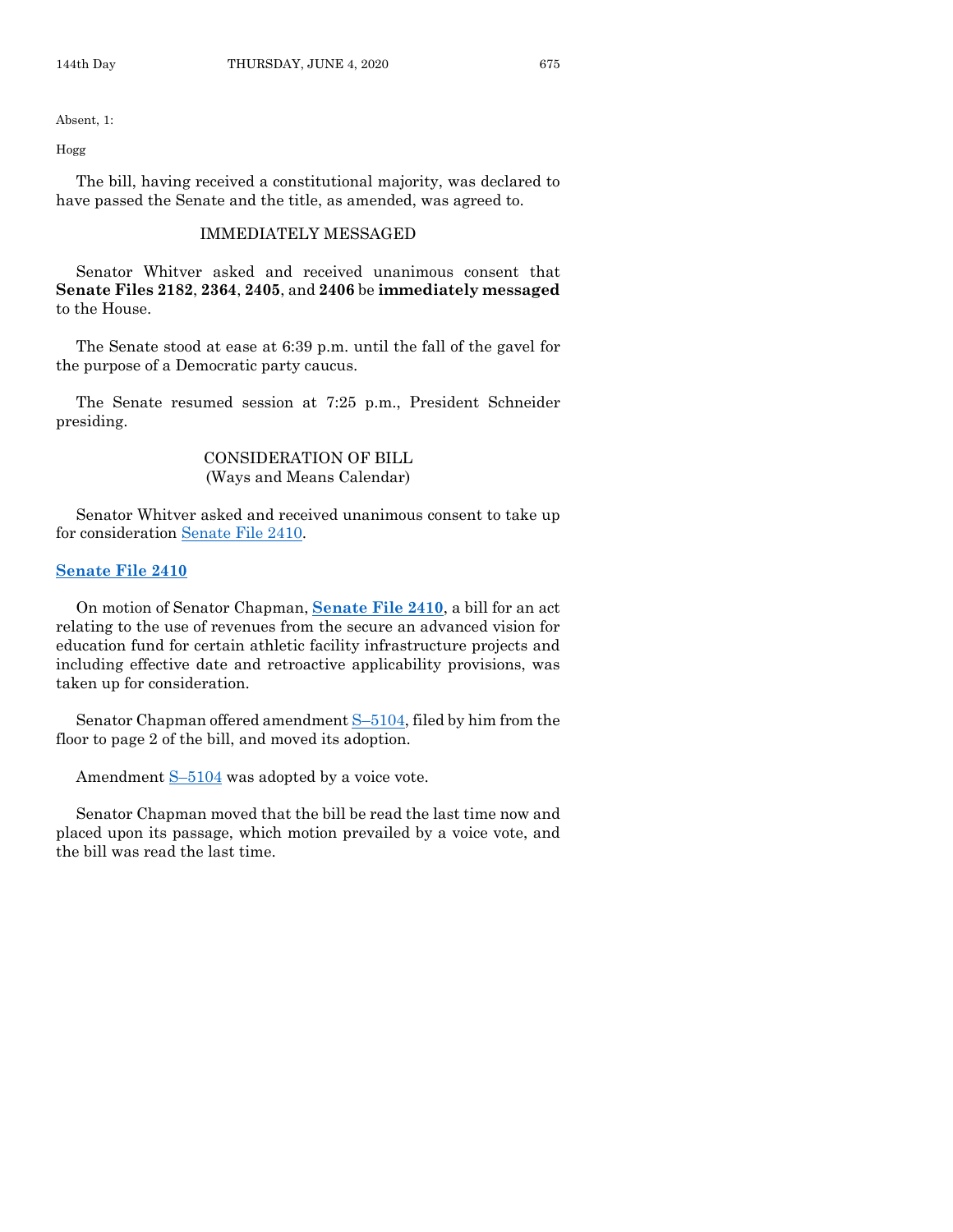## On the question "Shall the bill pass?" [\(S.F. 2410\)](https://www.legis.iowa.gov/legislation/BillBook?ga=88&ba=SF2410), the vote was:

Yeas, 47:

| <b>Behn</b>  | Bisignano  | <b>Boulton</b> | <b>Breitbach</b> |
|--------------|------------|----------------|------------------|
| <b>Brown</b> | Carlin     | Celsi          | Chapman          |
| Costello     | Cournover  | Dawson         | Dotzler          |
| Edler        | Feenstra   | Garrett        | Giddens          |
| Greene       | Guth       | Jochum         | Johnson          |
| Kapucian     | Kinney     | Koelker        | Kraayenbrink     |
| Lofgren      | Lykam      | Mathis         | Miller-Meeks     |
| Nunn         | Petersen   | Ragan          | Rozenboom        |
| Schneider    | Schultz.   | Segebart       | Shipley          |
| Sinclair     | Smith, J.  | Smith, R.      | Sweeney          |
| Taylor, R.   | Taylor, T. | Wahls          | Whiting          |
| Whitver      | Zaun       | Zumbach        |                  |
|              |            |                |                  |

Nays, 2:

Bolkcom Quirmbach

Absent, 1:

Hogg

The bill, having received a constitutional majority, was declared to have passed the Senate and the title was agreed to.

## IMMEDIATELY MESSAGED

Senator Whitver asked and received unanimous consent that **[Senate File 2410](https://www.legis.iowa.gov/legislation/BillBook?ga=88&ba=SF2410)** be **immediately messaged** to the House.

## HOUSE MESSAGES RECEIVED AND CONSIDERED

The following messages were received from the Chief Clerk of the House:

MR. PRESIDENT: I am directed to inform your honorable body that the House has on June 4, 2020, **passed** the following bill in which the concurrence of the House was asked:

**[Senate File 2323](https://www.legis.iowa.gov/legislation/BillBook?ga=88&ba=SF2323)**, A bill for an act relating to the initial care plan for minor and adult guardianships and the initial plan and inventory for adult conservatorships, and including effective date and retroactive applicability provisions.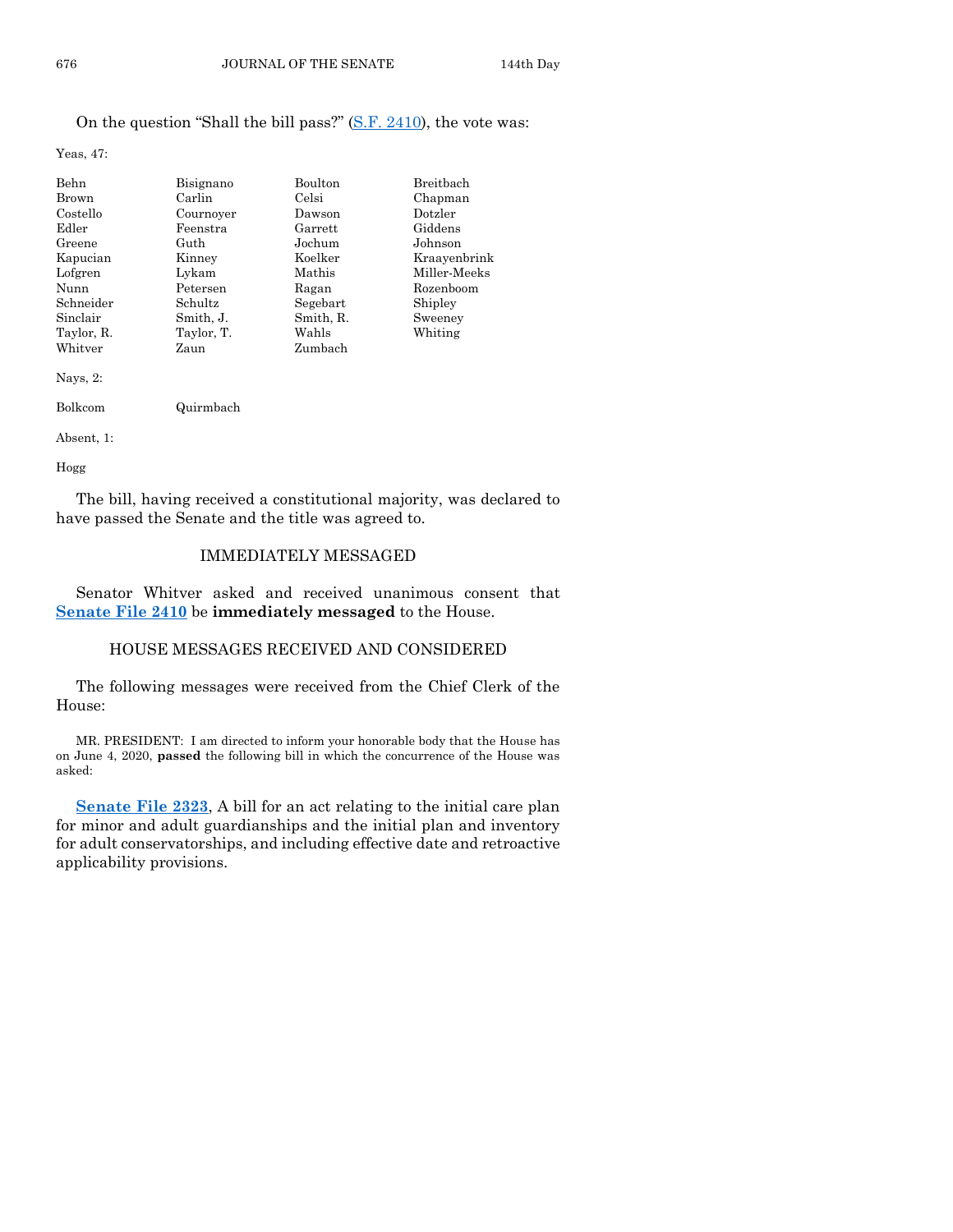ALSO: That the House has on June 4, 2020, **amended and passed** the following bills in which the concurrence of the House was asked:

**[Senate File 2283](https://www.legis.iowa.gov/legislation/BillBook?ga=88&ba=SF2283)**, a bill for an act relating to authorized training programs for certain emergency medical care providers and including effective date provisions. (S–[5105\)](https://www.legis.iowa.gov/legislation/BillBook?ga=88&ba=S5105)

**[Senate File 2261](https://www.legis.iowa.gov/legislation/BillBook?ga=88&ba=SF2261)**, a bill for an act relating to the provision of behavioral health services including via telehealth in a school setting. (S–[5108\)](https://www.legis.iowa.gov/legislation/BillBook?ga=88&ba=S5108)

**[Senate File 2321](https://www.legis.iowa.gov/legislation/BillBook?ga=88&ba=SF2321)**, a bill for an act relating to the opening, administration, and termination of adult and minor guardianships and conservatorships, and including effective date and retroactive applicability provisions.  $(S-5107)$  $(S-5107)$ 

**[Senate File 2400](https://www.legis.iowa.gov/legislation/BillBook?ga=88&ba=SF2400)**, a bill for an act relating to broadband service, including matters under the purview of the office of the chief information officer, the empower rural Iowa broadband grant fund, and certain broadband infrastructure tax exemptions, and including effective date and retroactive applicability provisions.  $(S-5106)$  $(S-5106)$ 

ALSO: That the House has on June 4, 2020, **passed** the following bill in which the concurrence of the Senate is asked:

**[House File 2623](https://www.legis.iowa.gov/legislation/BillBook?ga=88&ba=HF2623)**, a bill for an act relating to gambling facility licensees concerning setoff requirements on certain winnings on wagers and qualified sponsoring organizations.

Read first time and attached to **companion [Senate File 2411](https://www.legis.iowa.gov/legislation/BillBook?ga=88&ba=SF2411)**.

## ADJOURNMENT

On motion of Senator Whitver, the Senate adjourned at 8:12 p.m. until 9:30 a.m., Friday, June 5, 2020.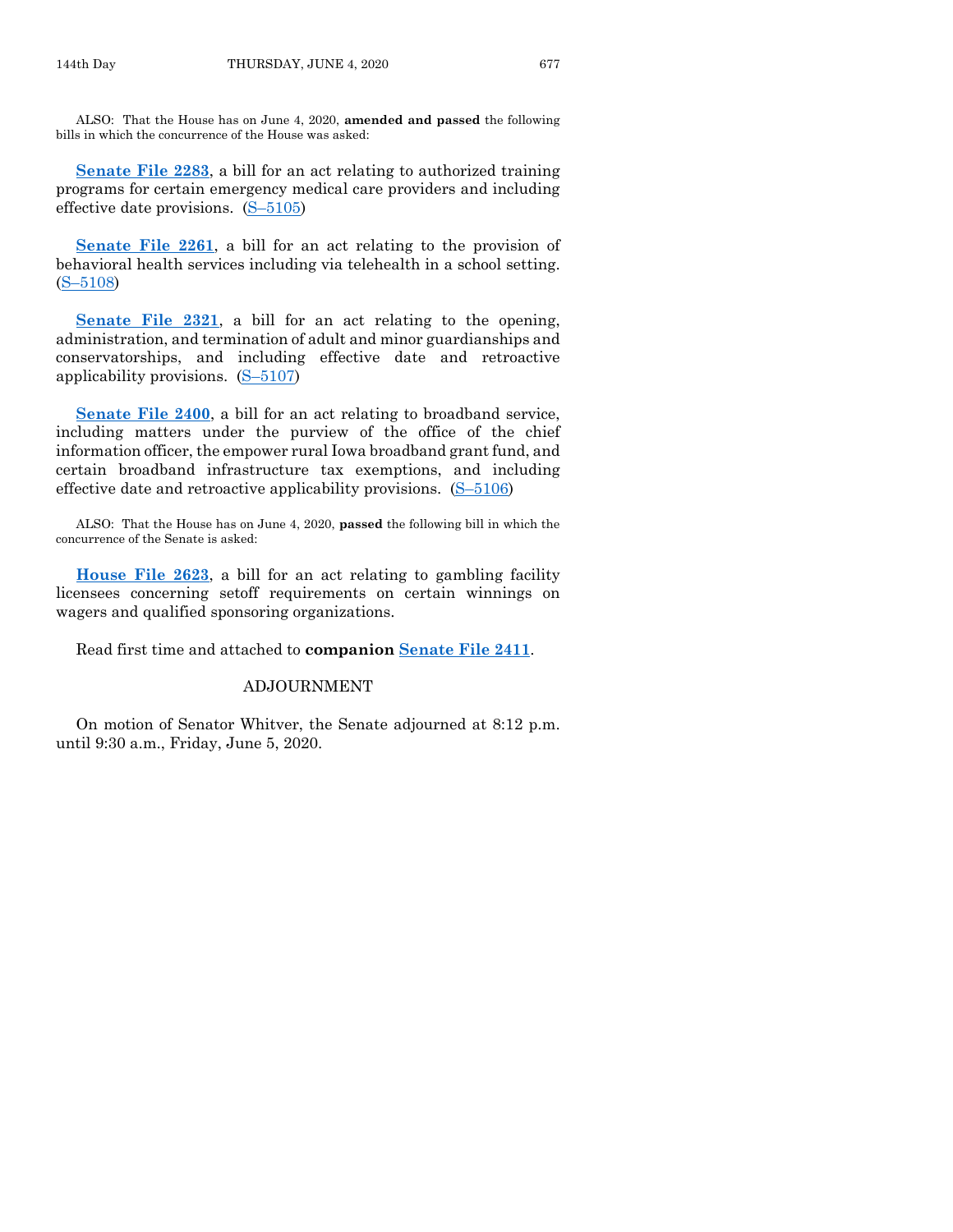## **APPENDIX**

## REPORTS OF COMMITTEE MEETINGS

#### **APPROPRIATIONS**

**Convened:** Thursday, June 4, 2020, 1:00 p.m.

**Recessed:** 1:05 p.m.

**Reconvened:** 1:25 p.m.

**Members Present:** Breitbach, Chair; Kraayenbrink, Vice Chair; Bolkcom, Ranking Member; Celsi, Costello, Dotzler, Garrett, Greene, Guth, Johnson, Koelker, Lofgren, Lykam, Mathis, Miller-Meeks, Ragan, Rozenboom, Shipley, Sinclair, T. Taylor, and Wahls.

**Members Absent:** None.

**Committee Business:** [SF 2313](https://www.legis.iowa.gov/legislation/BillBook?ga=88&ba=SF2313) Governor appointments.

**Adjourned:** 1:30 p.m.

**HUMAN RESOURCES**

**Convened:** Thursday, June 4, 2020, 10:15 a.m.

**Members Present:** Sweeney, Chair; Segebart, Vice Chair; Mathis, Ranking Member; Bolkcom, Carlin, Costello, Edler, Garrett, Greene, Jochum, Johnson, Quirmbach, and Ragan.

**Members Absent:** None.

**Committee Business:** HFs 2197, 2270, 2485, 2499, 2526, 2561, 2563, and 2600. Governor appointments.

**Adjourned:** 10:45 a.m.

**LOCAL GOVERNMENT**

**Convened:** Wednesday, June 3, 2020, 2:00 p.m.

**Members Present:** Edler, Chair; Greene, Vice Chair; J. Smith, Ranking Member; Boulton, Garrett, Guth, Lofgren, and Segebart.

**Members Absent:** Hogg, Kraayenbrink, and Quirmbach (all excused).

**Committee Business:** Governor appointments.

**Adjourned:** 2:05 p.m.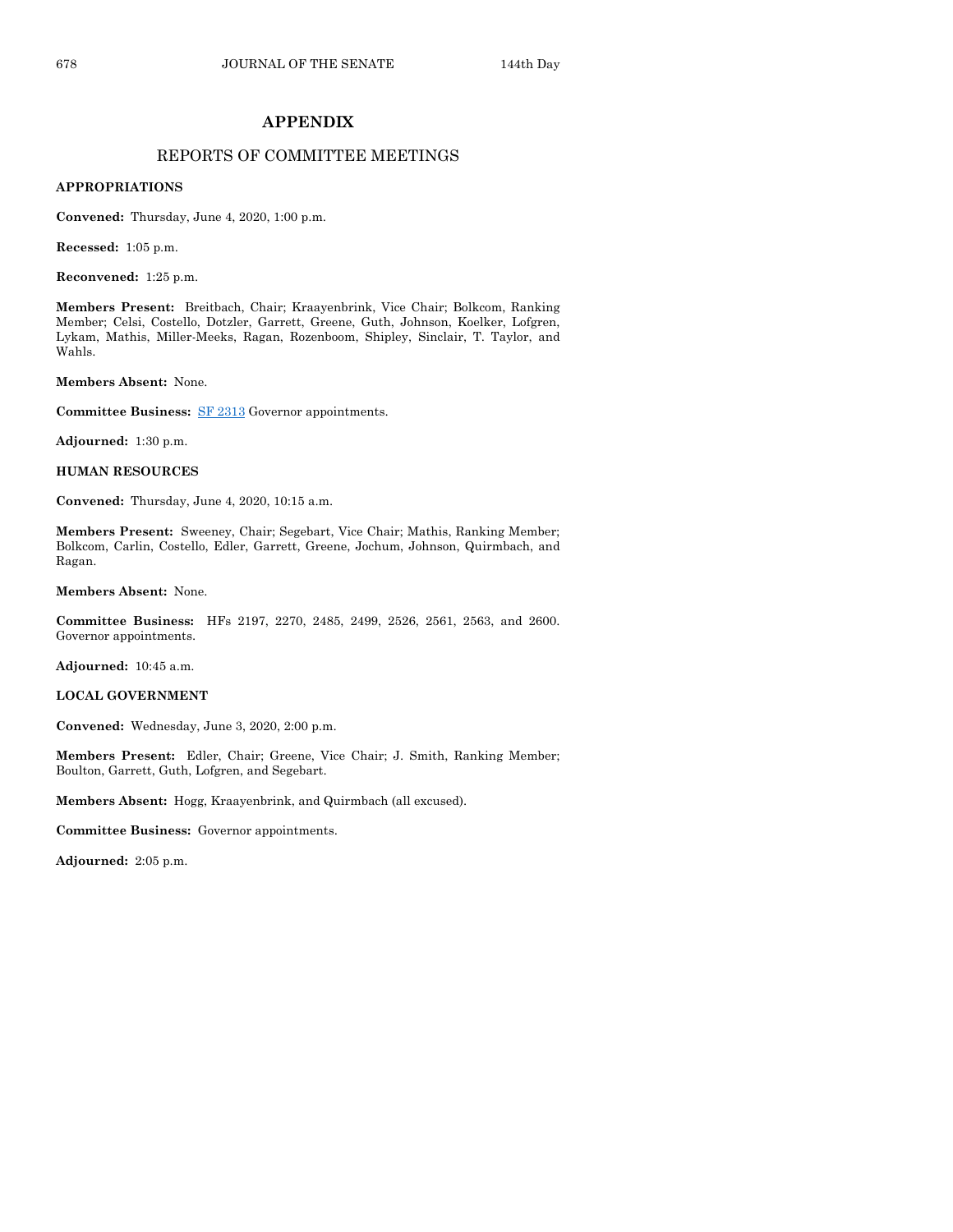#### **NATURAL RESOURCES AND ENVIRONMENT**

**Convened:** Thursday, June 4, 2020, 9:15 a.m.

**Members Present:** Rozenboom, Chair; Shipley, Vice Chair; Behn, Boulton, Celsi, Cournoyer, Kapucian, Lykam, Segebart, J. Smith, Sweeney, and Zumbach.

**Members Absent:** Hogg, Ranking Member (excused).

**Committee Business:** [HF 2455,](https://www.legis.iowa.gov/legislation/BillBook?ga=88&ba=HF2455) [HF 2410,](https://www.legis.iowa.gov/legislation/BillBook?ga=88&ba=HF2410) Governor appointments.

**Adjourned:** 9:30 a.m.

**WAYS AND MEANS**

**Convened:** Thursday, June 4, 2020, 2:10 p.m.

**Recessed:** 2:15 p.m.

**Reconvened:** 3:10 p.m.

**Members Present:** Chapman, Chair; Dawson, Vice Chair; Jochum, Ranking Member; Behn, Bolkcom, Brown, Carlin, Dotzler, Edler, Feenstra, Giddens, Nunn, Quirmbach, Schultz, R. Smith, Sweeney, and Wahls.

**Members Absent:** None.

**Committee Business:** SFs 2393, 2197, 2387, 2440, and [SSB 3200.](https://www.legis.iowa.gov/legislation/BillBook?ga=88&ba=SSB3200) Governor appointments.

**Adjourned:** 4:15 p.m.

## INTRODUCTION OF BILLS

**[Senate File 2409](https://www.legis.iowa.gov/legislation/BillBook?ga=88&ba=SF2409)**, by Quirmbach, a bill for an act relating to health insurance provided under an Iowa comprehensive health insurance association policy, and including applicability provisions.

Read first time under Rule 28 and referred to committee on **Commerce**.

**[Senate File 2410](https://www.legis.iowa.gov/legislation/BillBook?ga=88&ba=SF2410)**, by committee on Ways and Means, a bill for an act relating to the use of revenues from the secure an advanced vision for education fund for certain athletic facility infrastructure projects and including effective date and retroactive applicability provisions.

Read first time and **placed on Ways and Means calendar**.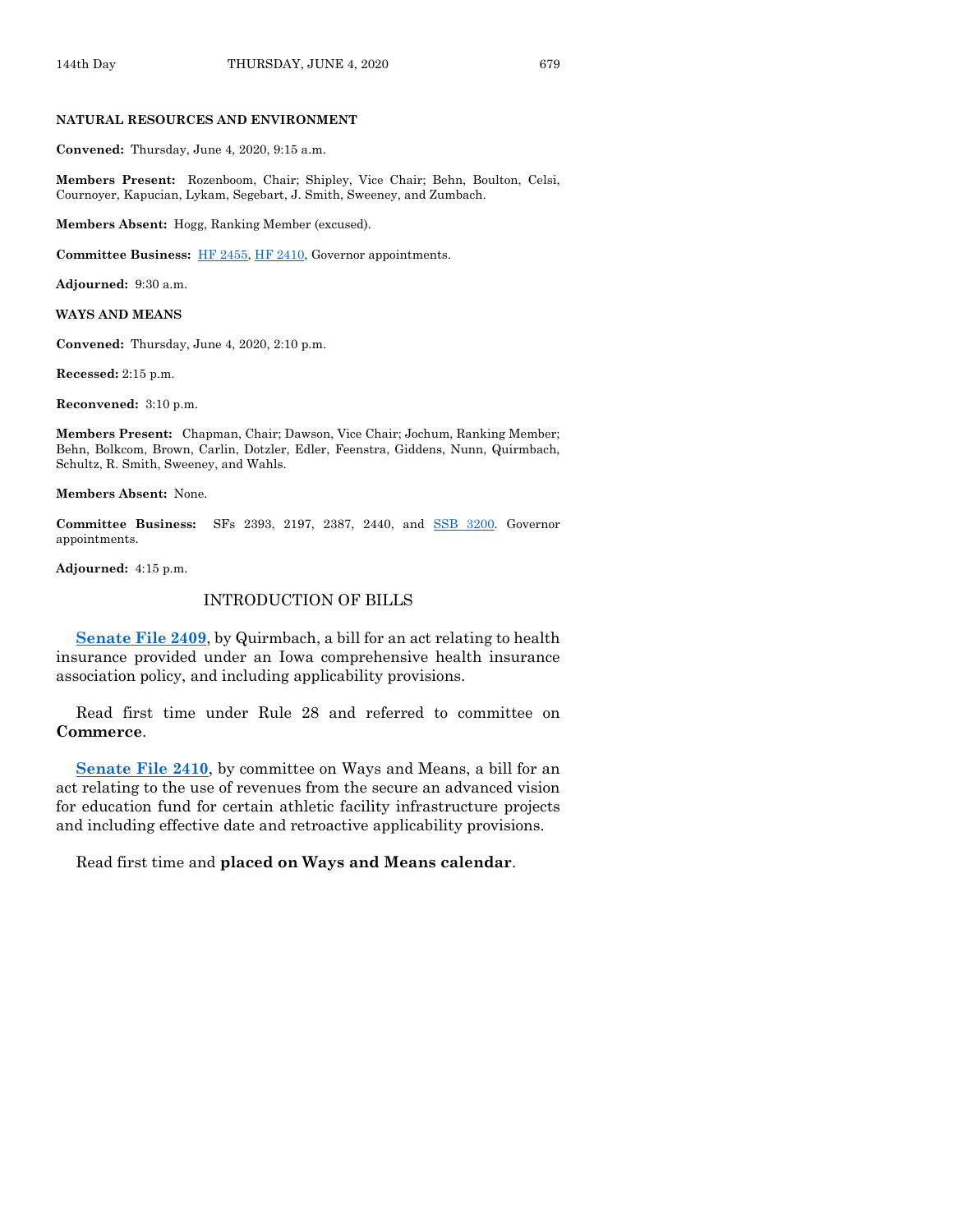**[Senate File 2411](https://www.legis.iowa.gov/legislation/BillBook?ga=88&ba=SF2411)**, by committee on Ways and Means, a bill for an act relating to gambling licensees concerning setoff requirements on certain winnings on wagers, payments by credit card, and qualified sponsoring organizations.

## Read first time and **placed on Ways and Means calendar**.

**[Senate File 2412](https://www.legis.iowa.gov/legislation/BillBook?ga=88&ba=SF2412)**, by committee on Ways and Means, a bill for an act relating to health insurance and the insurance division of the department of commerce, and providing for fees.

#### Read first time and **placed on Ways and Means calendar**.

**[Senate File 2413](https://www.legis.iowa.gov/legislation/BillBook?ga=88&ba=SF2413)**, by committee on Ways and Means, a bill for an act relating to agriculture and the powers and duties of the department of agriculture and land stewardship, including by providing for administration, programs, and regulations, providing fees, providing penalties, making penalties applicable, and including effective date provisions.

Read first time and **placed on Ways and Means calendar**.

## STUDY BILL RECEIVED

## **[SSB 3200](https://www.legis.iowa.gov/legislation/BillBook?ga=88&ba=SSB3200) Ways and Means**

Relating to the use of revenues from the secure an advanced vision for education fund for certain athletic facility infrastructure projects and including effective date and retroactive applicability provisions.

## SUBCOMMITTEE ASSIGNMENT

## **[House File 2437](https://www.legis.iowa.gov/legislation/BillBook?ga=88&ba=HF2437)**

STATE GOVERNMENT: Johnson, Chair; Celsi and Whiting

**[House File 2442](https://www.legis.iowa.gov/legislation/BillBook?ga=88&ba=HF2442)** (Reassigned)

COMMERCE: Johnson, Chair; Bolkcom and Breitbach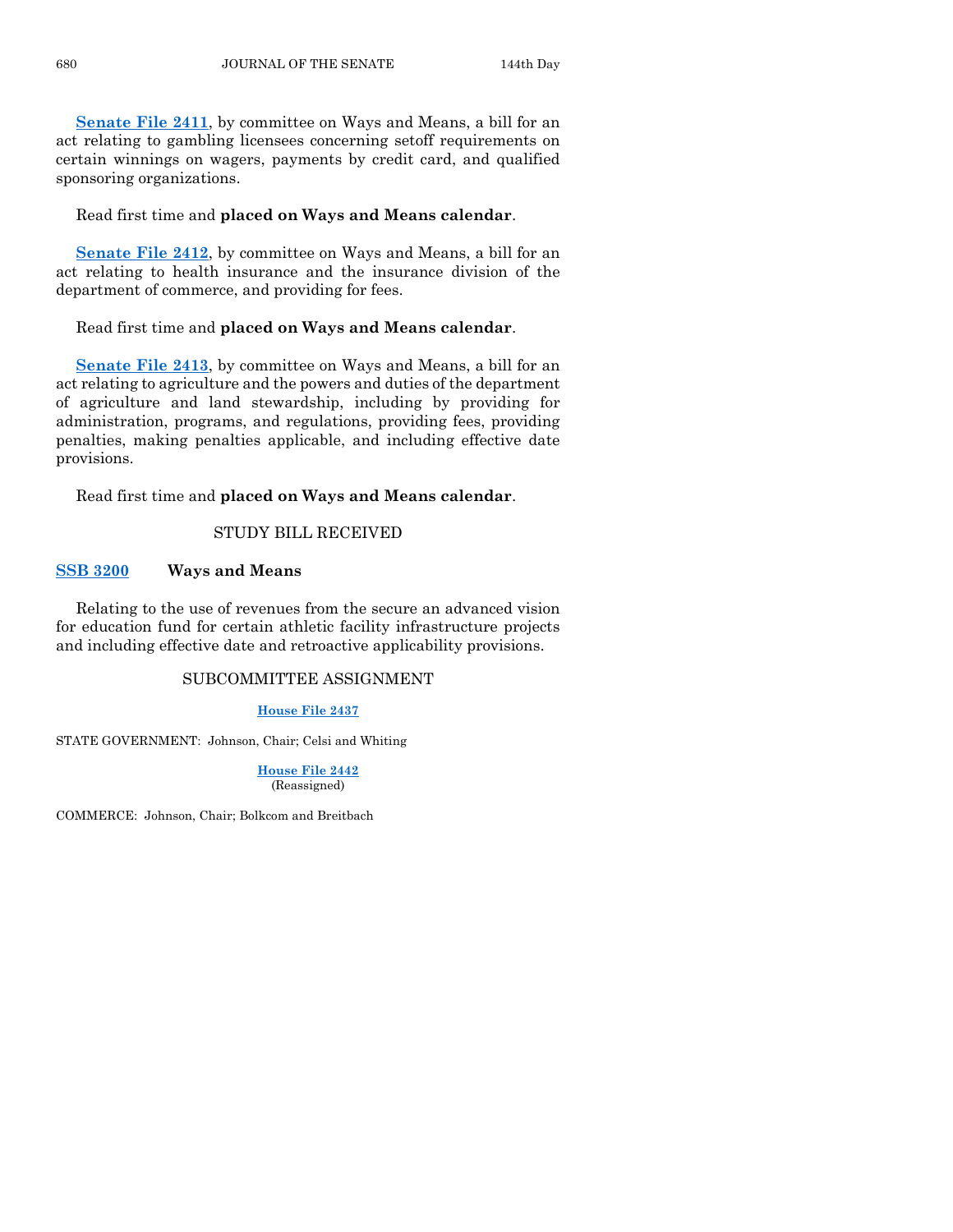#### **[SSB 3200](https://www.legis.iowa.gov/legislation/BillBook?ga=88&ba=SSB3200)**

WAYS AND MEANS: Chapman, Chair; Behn, Bolkcom, Brown, Carlin, Dawson, Dotzler, Edler, Feenstra, Giddens, Jochum, Nunn, Quirmbach, Schultz, R. Smith, Sweeney, and Wahls.

## FINAL COMMITTEE REPORTS OF BILL ACTION

#### **HUMAN RESOURCES**

**Bill Title:** [HOUSE FILE 2197,](https://www.legis.iowa.gov/legislation/BillBook?ga=88&ba=HF2197) a bill for an act relating to the medical residency training state matching grants program rural rotation requirement.

#### **Recommendation:** DO PASS.

**Final Vote:** Yeas, 13: Sweeney, Segebart, Mathis, Bolkcom, Carlin, Costello, Edler, Garrett, Greene, Jochum, Johnson, Quirmbach, and Ragan. Nays, none. Absent, none.

**Fiscal Note:** NOT REQUIRED UNDER JOINT RULE 17.

#### **ALSO:**

**Bill Title:** [HOUSE FILE 2270,](https://www.legis.iowa.gov/legislation/BillBook?ga=88&ba=HF2270) a bill for an act relating to child care reimbursement rates under the state child care assistance program.

#### **Recommendation:** DO PASS.

**Final Vote:** Yeas, 13: Sweeney, Segebart, Mathis, Bolkcom, Carlin, Costello, Edler, Garrett, Greene, Jochum, Johnson, Quirmbach, and Ragan. Nays, none. Absent, none.

**Fiscal Note:** NOT REQUIRED UNDER JOINT RULE 17.

**ALSO:**

**Bill Title:** [HOUSE FILE 2485,](https://www.legis.iowa.gov/legislation/BillBook?ga=88&ba=HF2485) a bill for an act establishing an exception to the number of children allowed to be present for child care at any one time in a child development home under certain conditions.

**Recommendation:** AMEND AND DO PASS, AS PROVIDED IN AMENDMENT S–[5100.](https://www.legis.iowa.gov/legislation/BillBook?ga=88&ba=S5100)

**Final Vote:** Yeas, 13: Sweeney, Segebart, Mathis, Bolkcom, Carlin, Costello, Edler, Garrett, Greene, Jochum, Johnson, Quirmbach, and Ragan. Nays, none. Absent, none.

**Fiscal Note:** NOT REQUIRED UNDER JOINT RULE 17.

**ALSO:**

**Bill Title:** [HOUSE FILE 2499,](https://www.legis.iowa.gov/legislation/BillBook?ga=88&ba=HF2499) a bill for an act relating to dispensing fees and copayments for partially dispensed quantities of prescription drugs.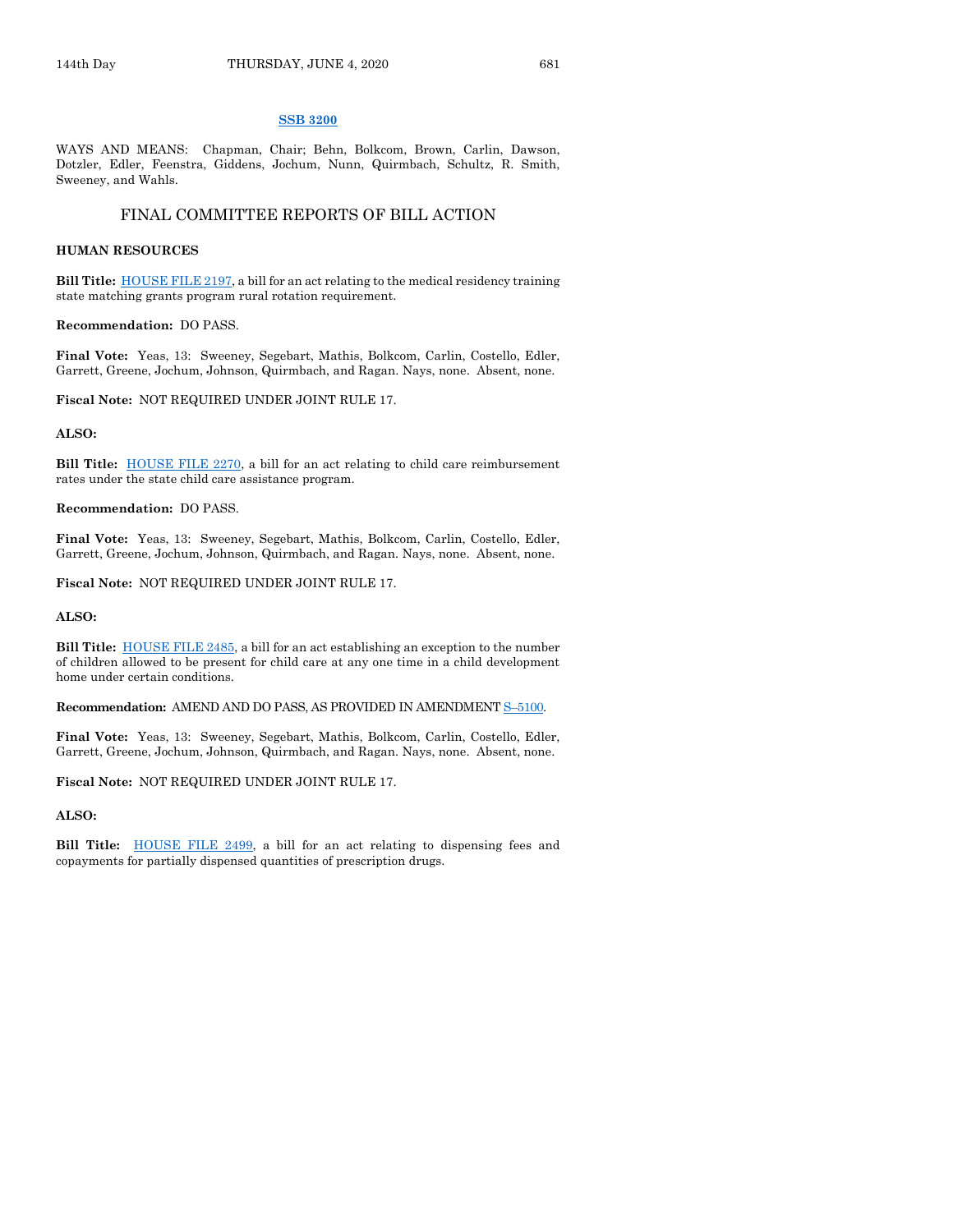#### **Recommendation:** DO PASS.

**Final Vote:** Yeas, 13: Sweeney, Segebart, Mathis, Bolkcom, Carlin, Costello, Edler, Garrett, Greene, Jochum, Johnson, Quirmbach, and Ragan. Nays, none. Absent, none.

**Fiscal Note:** NOT REQUIRED UNDER JOINT RULE 17.

## **ALSO:**

**Bill Title:** [HOUSE FILE 2526,](https://www.legis.iowa.gov/legislation/BillBook?ga=88&ba=HF2526) a bill for an act relating to transfer between trusts for persons with disabilities.

## **Recommendation:** DO PASS.

**Final Vote:** Yeas, 13: Sweeney, Segebart, Mathis, Bolkcom, Carlin, Costello, Edler, Garrett, Greene, Jochum, Johnson, Quirmbach, and Ragan. Nays, none. Absent, none.

## **Fiscal Note:** NOT REQUIRED UNDER JOINT RULE 17.

#### **ALSO:**

**Bill Title:** [HOUSE FILE 2563,](https://www.legis.iowa.gov/legislation/BillBook?ga=88&ba=HF2563) a bill for an act creating a work group relating to child fatality protocol and alleged child abuse.

#### **Recommendation:** DO PASS.

**Final Vote:** Yeas, 13: Sweeney, Segebart, Mathis, Bolkcom, Carlin, Costello, Edler, Garrett, Greene, Jochum, Johnson, Quirmbach, and Ragan. Nays, none. Absent, none.

#### **Fiscal Note:** NOT REQUIRED UNDER JOINT RULE 17.

#### **ALSO:**

**Bill Title:** [HOUSE FILE 2600,](https://www.legis.iowa.gov/legislation/BillBook?ga=88&ba=HF2600) a bill for an act establishing a child care workforce state matching grants program and fund administered by the early childhood Iowa state board to award matching state grants to eligible communities and making an appropriation.

#### **Recommendation:** DO PASS.

**Final Vote:** Yeas, 13: Sweeney, Segebart, Mathis, Bolkcom, Carlin, Costello, Edler, Garrett, Greene, Jochum, Johnson, Quirmbach, and Ragan. Nays, none. Absent, none.

**Fiscal Note:** NOT REQUIRED UNDER JOINT RULE 17.

#### **NATURAL RESOURCES AND ENVIRONMENT**

**Bill Title:** [HOUSE FILE 2410,](https://www.legis.iowa.gov/legislation/BillBook?ga=88&ba=HF2410) a bill for an act relating to the issuance of special senior statewide antlerless deer only crossbow deer hunting licenses.

**Recommendation:** DO PASS.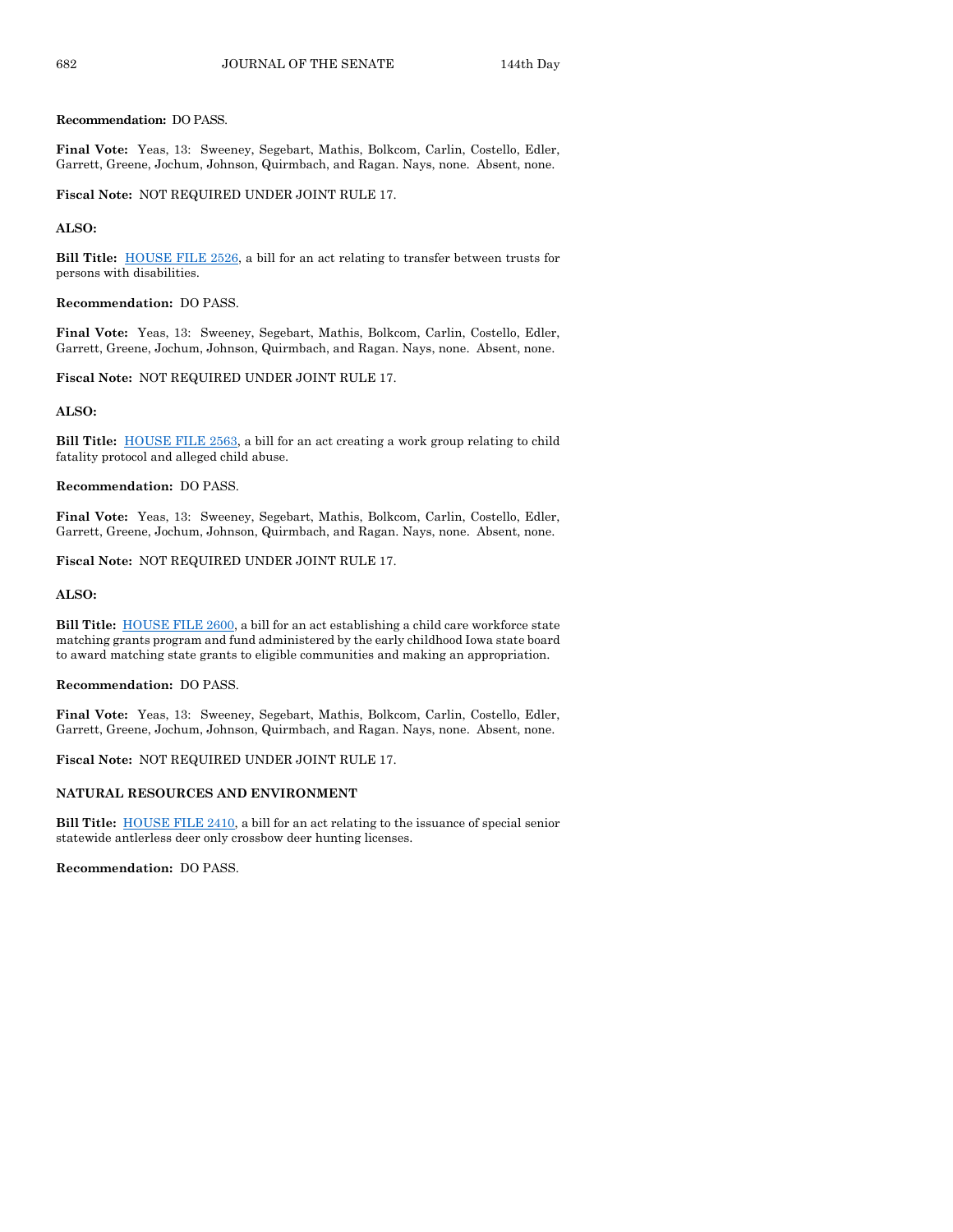**Final Vote:** Yeas, 12: Rozenboom, Shipley, Behn, Boulton, Celsi, Cournoyer, Kapucian, Lykam, Segebart, J. Smith, Sweeney, and Zumbach. Nays, none. Absent, 1: Hogg.

#### **Fiscal Note:** NOT REQUIRED UNDER JOINT RULE 17.

#### **ALSO:**

**Bill Title:** [HOUSE FILE 2455,](https://www.legis.iowa.gov/legislation/BillBook?ga=88&ba=HF2455) a bill for an act allowing the use of a leashed dog to track and retrieve a wounded deer and providing a penalty.

#### **Recommendation:** DO PASS.

**Final Vote:** Yeas, 11: Rozenboom, Shipley, Behn, Boulton, Cournoyer, Kapucian, Lykam, Segebart, J. Smith, Sweeney, and Zumbach. Nays, 1: Celsi. Absent, 1: Hogg.

#### **Fiscal Note:** NOT REQUIRED UNDER JOINT RULE 17.

#### **WAYS AND MEANS**

**Bill Title:** [SENATE FILE 2410](https://www.legis.iowa.gov/legislation/BillBook?ga=88&ba=SF2410) [\(SSB 3200\),](https://www.legis.iowa.gov/legislation/BillBook?ga=88&ba=SSB3200) a bill for an act relating to the use of revenues from the secure an advanced vision for education fund for certain athletic facility infrastructure projects and including effective date and retroactive applicability provisions.

#### **Recommendation:** APPROVED COMMITTEE BILL.

**Final Vote:** Yeas, 15: Chapman, Dawson, Jochum, Behn, Brown, Carlin, Dotzler, Edler, Feenstra, Giddens, Nunn, Schultz, R. Smith, Sweeney, and Wahls. Nays, 2: Bolkcom and Quirmbach. Absent, none.

#### **Fiscal Note:** NOT REQUIRED UNDER JOINT RULE 17.

#### **ALSO:**

**Bill Title:** \*[SENATE FILE 2411](https://www.legis.iowa.gov/legislation/BillBook?ga=88&ba=SF2411) (formerly [SF 2240\),](https://www.legis.iowa.gov/legislation/BillBook?ga=88&ba=SF2240) a bill for an act relating to gambling licensees concerning setoff requirements on certain winnings on wagers, payments by credit card, and qualified sponsoring organizations.

#### **Recommendation:** APPROVED COMMITTEE BILL.

**Final Vote:** Yeas, 17: Chapman, Dawson, Jochum, Behn, Bolkcom, Brown, Carlin, Dotzler, Edler, Feenstra, Giddens, Nunn, Quirmbach, Schultz, R. Smith, Sweeney, and Wahls. Nays, none. Absent, none.

#### **Fiscal Note:** NOT REQUIRED UNDER JOINT RULE 17.

\*Pursuant to Rule 40, the Legislative Services Agency reported nonsubstantive changes to the members of the Ways and Means Committee on Senate [File 2411,](https://www.legis.iowa.gov/legislation/BillBook?ga=88&ba=SF2411) and they were attached to the committee report.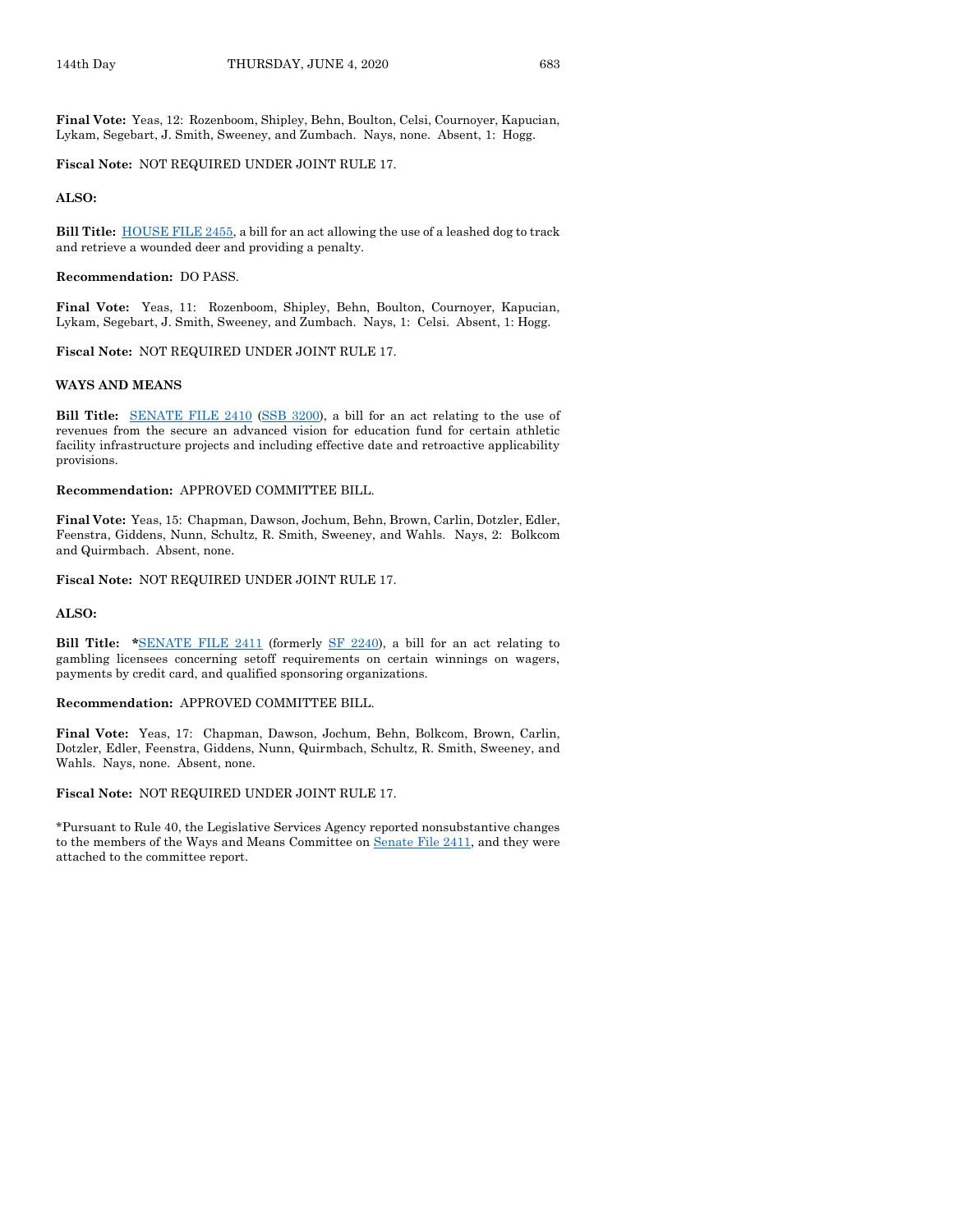#### **ALSO:**

**Bill Title:** [SENATE FILE 2412](https://www.legis.iowa.gov/legislation/BillBook?ga=88&ba=SF2412) (formerl[y SF 2197\)](https://www.legis.iowa.gov/legislation/BillBook?ga=88&ba=SF2197), a bill for an act relating to health insurance and the insurance division of the department of commerce, and providing for fees.

**Recommendation:** APPROVED COMMITTEE BILL.

**Final Vote:** Yeas, 17: Chapman, Dawson, Jochum, Behn, Bolkcom, Brown, Carlin, Dotzler, Edler, Feenstra, Giddens, Nunn, Quirmbach, Schultz, R. Smith, Sweeney, and Wahls. Nays, none. Absent, none.

**Fiscal Note:** NOT REQUIRED UNDER JOINT RULE 17.

#### **ALSO:**

**Bill Title: \***[SENATE FILE 2413](https://www.legis.iowa.gov/legislation/BillBook?ga=88&ba=SF2413) (formerly [SF 2387\),](https://www.legis.iowa.gov/legislation/BillBook?ga=88&ba=SF2387) a bill for an act relating to agriculture and the powers and duties of the department of agriculture and land stewardship, including by providing for administration, programs, and regulations, providing fees, providing penalties, making penalties applicable, and including effective date provisions.

#### **Recommendation:** APPROVED COMMITTEE BILL.

**Final Vote:** Yeas, 15: Chapman, Dawson, Jochum, Behn, Brown, Carlin, Dotzler, Edler, Feenstra, Giddens, Nunn, Schultz, R. Smith, Sweeney, and Wahls. Nays, 2: Bolkcom and Quirmbach. Absent, none.

#### **Fiscal Note:** NOT REQUIRED UNDER JOINT RULE 17.

\*Pursuant to Rule 40, the Legislative Services Agency reported nonsubstantive changes to the members of the Ways and Means Committee on Senate [File 2413,](https://www.legis.iowa.gov/legislation/BillBook?ga=88&ba=SF2413) and they were attached to the committee report.

## BILLS ENROLLED, SIGNED, AND SENT TO GOVERNOR

#### The Secretary of the Senate submitted the following report:

MR. PRESIDENT: The Secretary of the Senate respectfully reports that the following bill has been enrolled, signed by the President of the Senate and the Speaker of the House, and presented to the Governor for her approval on this 4th day of June, 2020.

[Senate File](https://www.legis.iowa.gov/legislation/BillBook?ga=88&ba=SF2348) 2348.

W. CHARLES SMITHSON Secretary of the Senate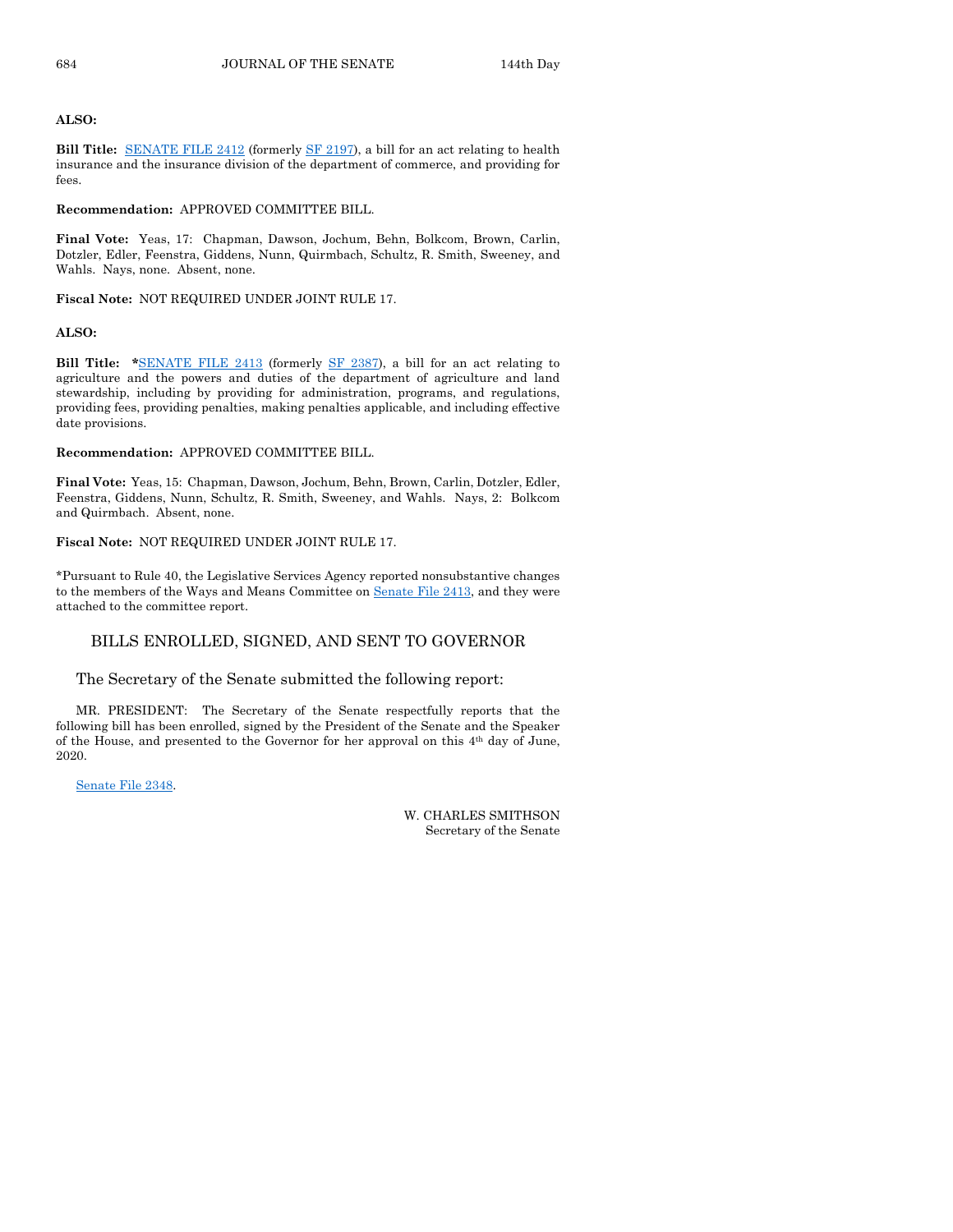## BILL SIGNED BY THE GOVERNOR

A communication was received announcing that on June 4, 2020, the Governor approved and transmitted to the Secretary of State the following bill:

**[Senate File 2348](https://www.legis.iowa.gov/legislation/BillBook?ga=88&ba=SF2348)** – Relating to the restoration of voting rights to certain convicted persons and including effective date provisions.

## GOVERNOR'S APPOINTEES PLACED ON EN BLOC CONFIRMATION CALENDAR

The following appointees, assigned to standing committees for investigation, were placed on the En Bloc Confirmation Calendar with recommendation for confirmation:

#### **APPROPRIATIONS**

Douglas Boone – Enhance Iowa Board John Burns – Enhance Iowa Board Kyle Carter – Enhance Iowa Board Patrick Deignan – Enhance Iowa Board Emily Ginneberge – Enhance Iowa Board Angie Pfannkuch – Enhance Iowa Board

## **HUMAN RESOURCES**

Cindy Baddeloo – Commission on Aging Richard Motz – Commission on Aging Steve Van Oort – Commission on Aging

Amanda Brown – Board of Athletic Training Dr. Andrew Peterson – Board of Athletic Training Connie VanRoekel – Board of Athletic Training Dr. Lisa Woodroffe – Board of Athletic Training

Ryan Capps – Board of Behavioral Science Natalia Indrasari – Board of Behavioral Science David Wolter – Board of Behavioral Science

Victoria Carlson – Commission of Persons with Disabilities Teresa Jorgensen – Commission of Persons with Disabilities

Shawn Garrington – Healthy and Well Kids in Iowa (HAWK-I) Board Mary Nelle Trefz – Healthy and Well Kids in Iowa (HAWK-I) Board